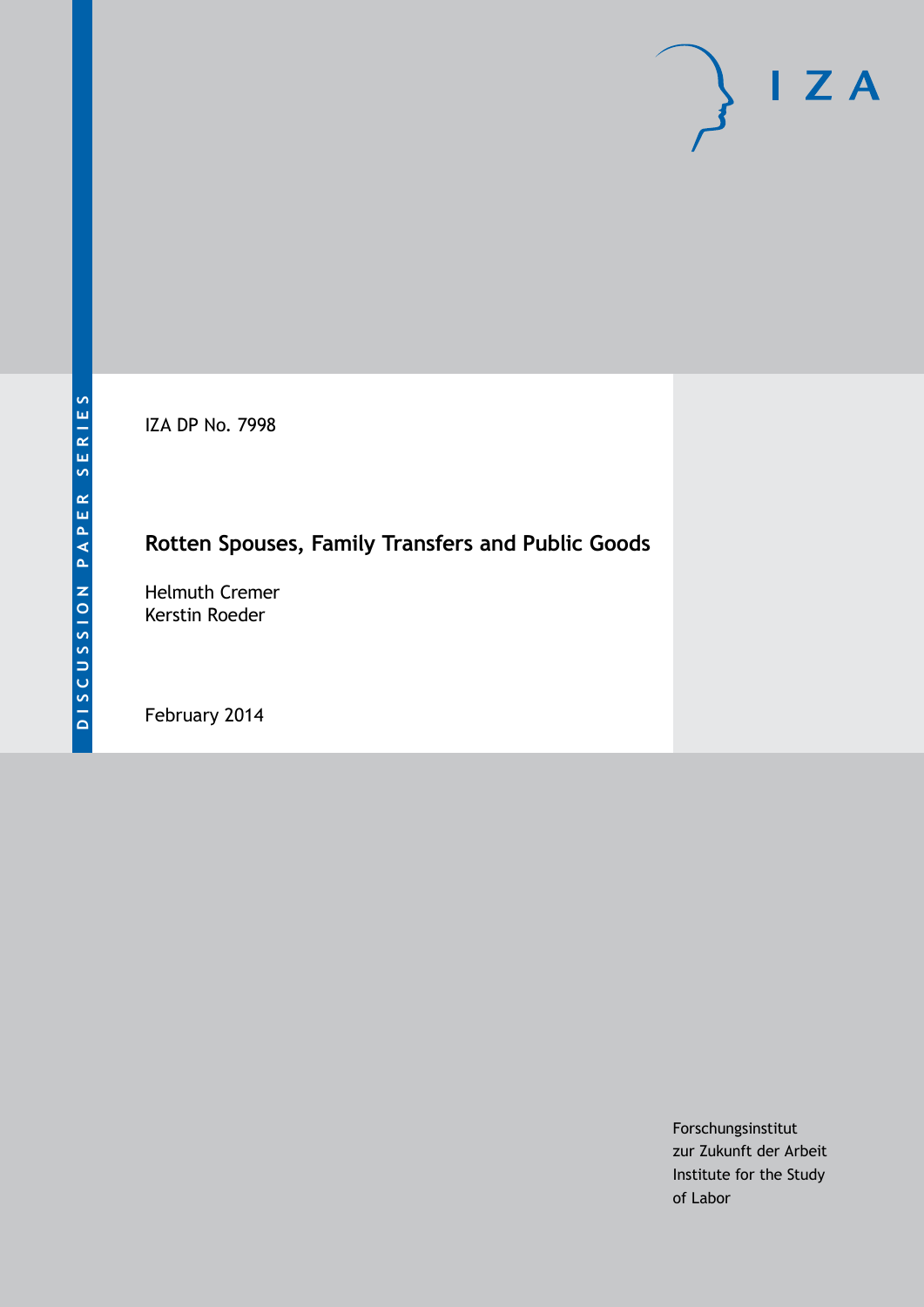# **Rotten Spouses, Family Transfers and Public Goods**

## **Helmuth Cremer**

*Toulouse School of Economics and IZA*

## **Kerstin Roeder**

*LMU, Munich*

Discussion Paper No. 7998 February 2014

IZA

P.O. Box 7240 53072 Bonn Germany

Phone: +49-228-3894-0 Fax: +49-228-3894-180 E-mail: [iza@iza.org](mailto:iza@iza.org)

Any opinions expressed here are those of the author(s) and not those of IZA. Research published in this series may include views on policy, but the institute itself takes no institutional policy positions. The IZA research network is committed to the IZA Guiding Principles of Research Integrity.

The Institute for the Study of Labor (IZA) in Bonn is a local and virtual international research center and a place of communication between science, politics and business. IZA is an independent nonprofit organization supported by Deutsche Post Foundation. The center is associated with the University of Bonn and offers a stimulating research environment through its international network, workshops and conferences, data service, project support, research visits and doctoral program. IZA engages in (i) original and internationally competitive research in all fields of labor economics, (ii) development of policy concepts, and (iii) dissemination of research results and concepts to the interested public.

<span id="page-1-0"></span>IZA Discussion Papers often represent preliminary work and are circulated to encourage discussion. Citation of such a paper should account for its provisional character. A revised version may be available directly from the author.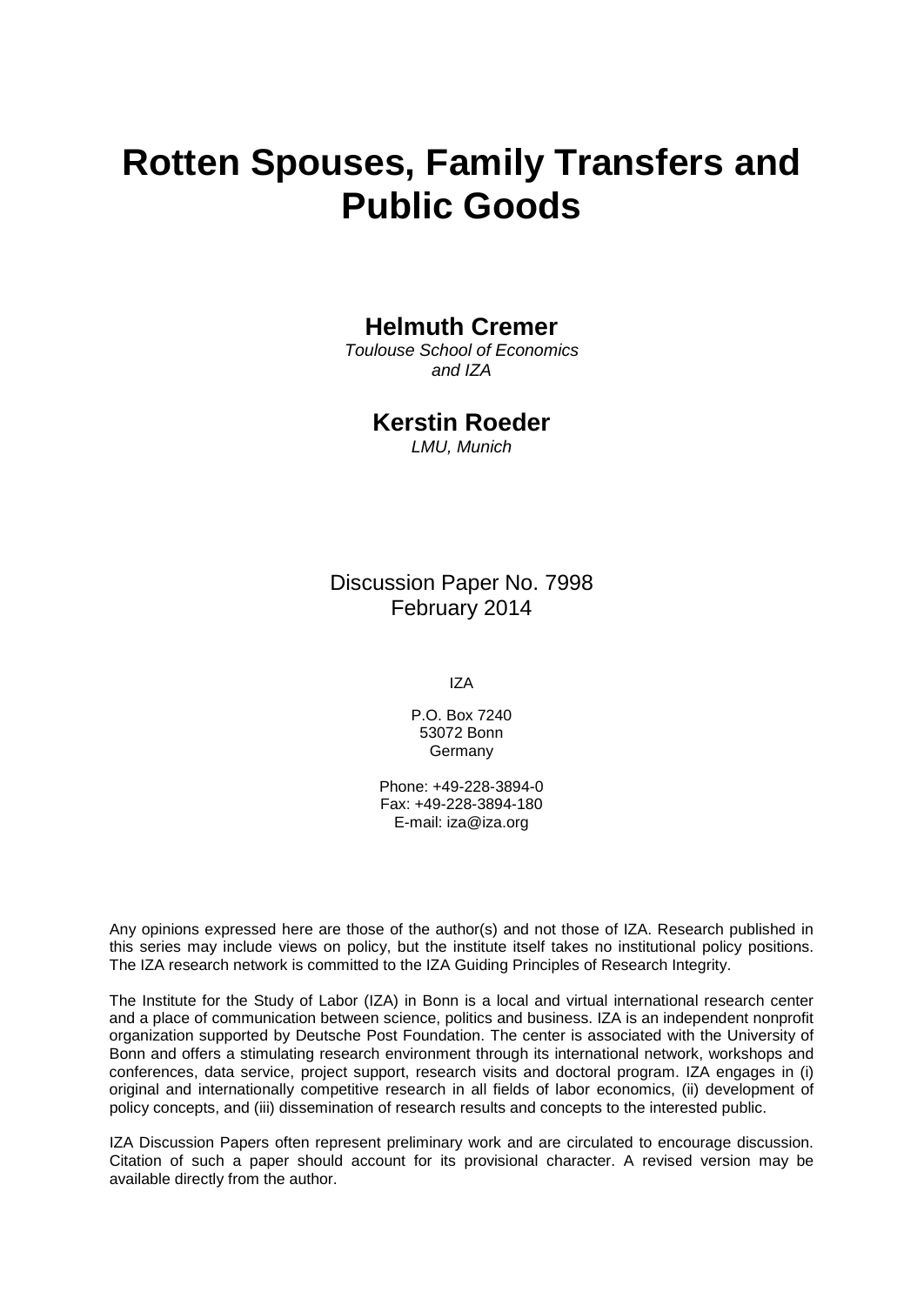IZA Discussion Paper No. 7998 February 2014

## **ABSTRACT**

## **Rotten Spouses, Family Transfers and Public Goods[\\*](#page-1-0)**

We show that once interfamily exchanges are considered, Becker's rotten kids mechanism has some remarkable implications that have gone hitherto unnoticed. Specifically, we establish that Cornes and Silva's (1999) result of efficiency in the contribution game amongst siblings extends to a setting where the contributors (spouses) belong to different families. More strikingly still, the mechanism does not just have consequences for *efficiency* but it may have dramatic *redistributive* implications. In particular, we show that the rotten kids mechanism combined with a contribution game to a household public good may lead to an astonishing equalization of consumptions between the spouses and their parents, even when their parents' wealth levels differ. We consider two families, each consisting of a parent and an adult child, who are "linked" by the young spouses. Children contribute part of their time to a household (couple) public good and provide attention to their respective parents "in exchange" for a bequest. Spouses behave towards their respective parents like Becker's rotten kids; they are purely selfish and anticipate that their altruistic parents will leave them a bequest. The most striking results obtain when wages are equal and when parents' initial wealth levels are not too different. For very large wealth differences the mechanism must be supplemented by a (mandatory) transfer that brings them back into the relevant range. When wages differ but are similar the outcome will be near efficient (and near egalitarian).

JEL Classification: D13, D61, D64

Keywords: rotten kids, altruism, private provision of public good, subgame perfect equilibrium, family aid

Corresponding author:

Helmuth Cremer Institut d'Economie Industrielle Université des Sciences Sociales 21 allée de Brienne 31000 Toulouse Cedex France E-mail: [helmuth.cremer@tse-fr.eu](mailto:helmuth.cremer@tse-fr.eu)

\* Financial support from the Chaire *"Marché des risques et creation de valeur"* of the FdR/SCOR is gratefully acknowledged.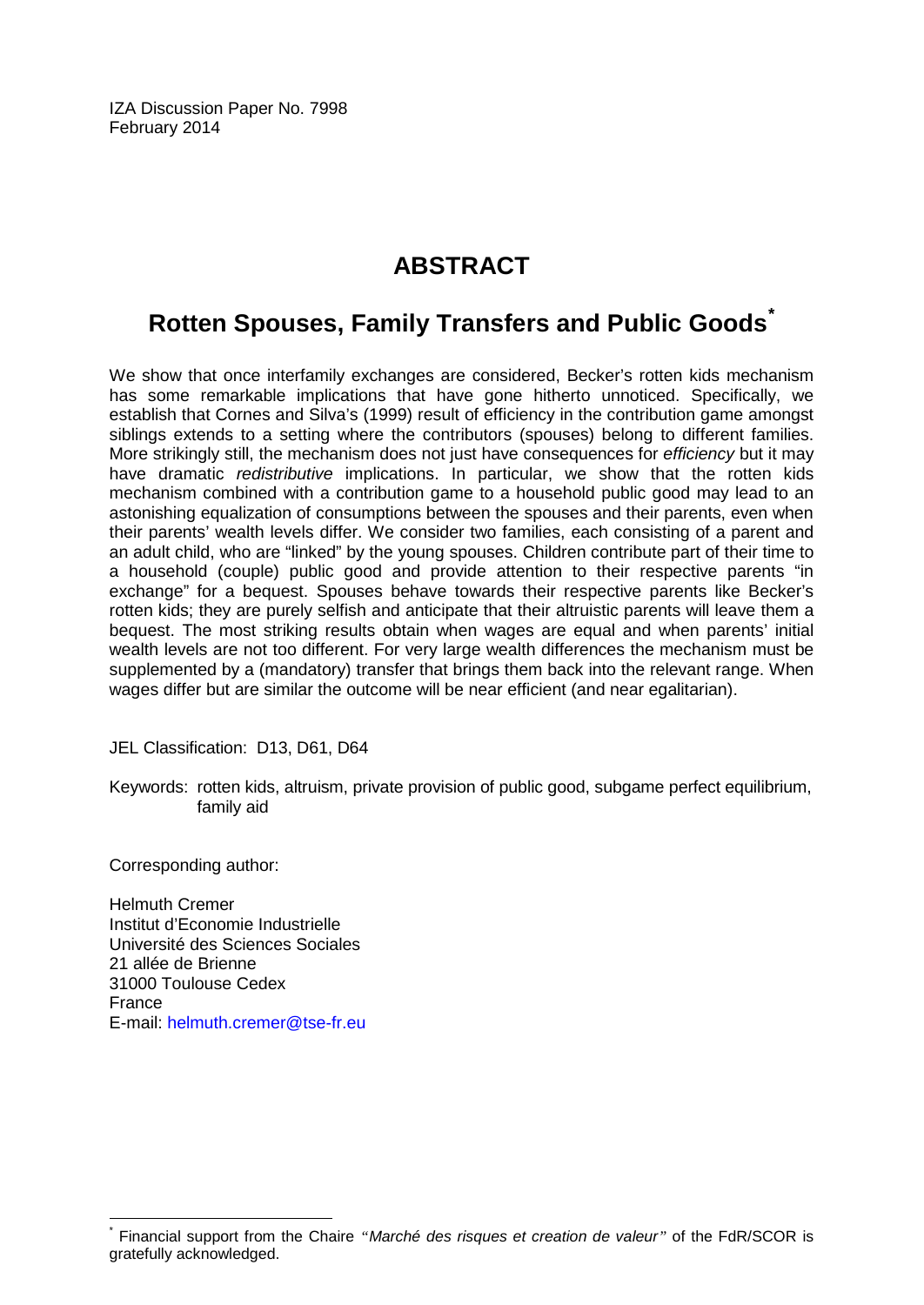## 1 Introduction

Becker's (1974; 1991) "rotten kids theorem" has by now become one of he cornerstones of family economics. In his seminal paper Becker presents the challenging idea that intergenerational exchanges within a family may be efficient even when the children are purely selfish and the altruistic parents lack the power to commit to a reward scheme that might provide the children with the proper incentives to behave according to the "common good". The extensive subsequent literature has both qualified and extended this result.<sup>1</sup>

The probably most prominent qualification is due to Bergstrom (1989) who shows that the result rests on a certain number of restrictive assumptions (single good, interior solution, etc.). However, none of these seriously undermines Becker's basic insight. While the outcome may not be efficient under realistic assumptions, the fundamental mechanism continues to be at work and spontaneously yields some "cooperative" behavior in a world which is otherwise biased towards totally selfish conduct.<sup>2</sup>

Amongst the various extensions, one of the most remarkable ones is Cornes and Silva (1999) who show that the rotten kids theorem holds in a world with a private and a public good. The siblings non-cooperatively contribute to the family public good. By transferring the private good after the children have chosen their contributions to the public good, the benevolent parent achieves fulfillment of the Samuelson condition. In other words, the rotten kid mechanism may even be an effective way to achieve efficient contributions to (household) public goods in a non-cooperative world (where Nash equilibria are otherwise typically not efficient).<sup>3</sup>

So far this literature has essentially concentrated on the exchanges within a single family.<sup>4</sup> We show that once interfamily exchanges are considered the rotten kids mech-

<sup>&</sup>lt;sup>1</sup> See Laferrère and Wolff  $(2006)$  for an overview.

 $2$ For instance, in a recent paper Cremer and Roeder (2013) show that when there are several goods, including family aid (and long-term care services in general) the outcome is likely to be inefficient. Still, the rotten kid mechanism is at work and ensures that a positive level of aid is provided as long as the bequest motive is operative.

 ${}^{3}$ Efficiency is, however, only guaranteed if the solution to the kids problem is interior, that is, if all children make contributions to the family public good. Chiappori and Werning (2002) provide examples when this is or is not the case.

 $4A$  notable exception is Cornes, Itaya and Tanaka (2012) who consider two families and different scenarios of contributors to a (general) public good. They focus on Warr's (1982) neutrality result and show that it continues to hold in their setting. This result says that lump-sum redistributions between participants in a Nash game of private provision of a public good are allocatively neutral when all participants make positive contributions and have the same productivity in producing the public good.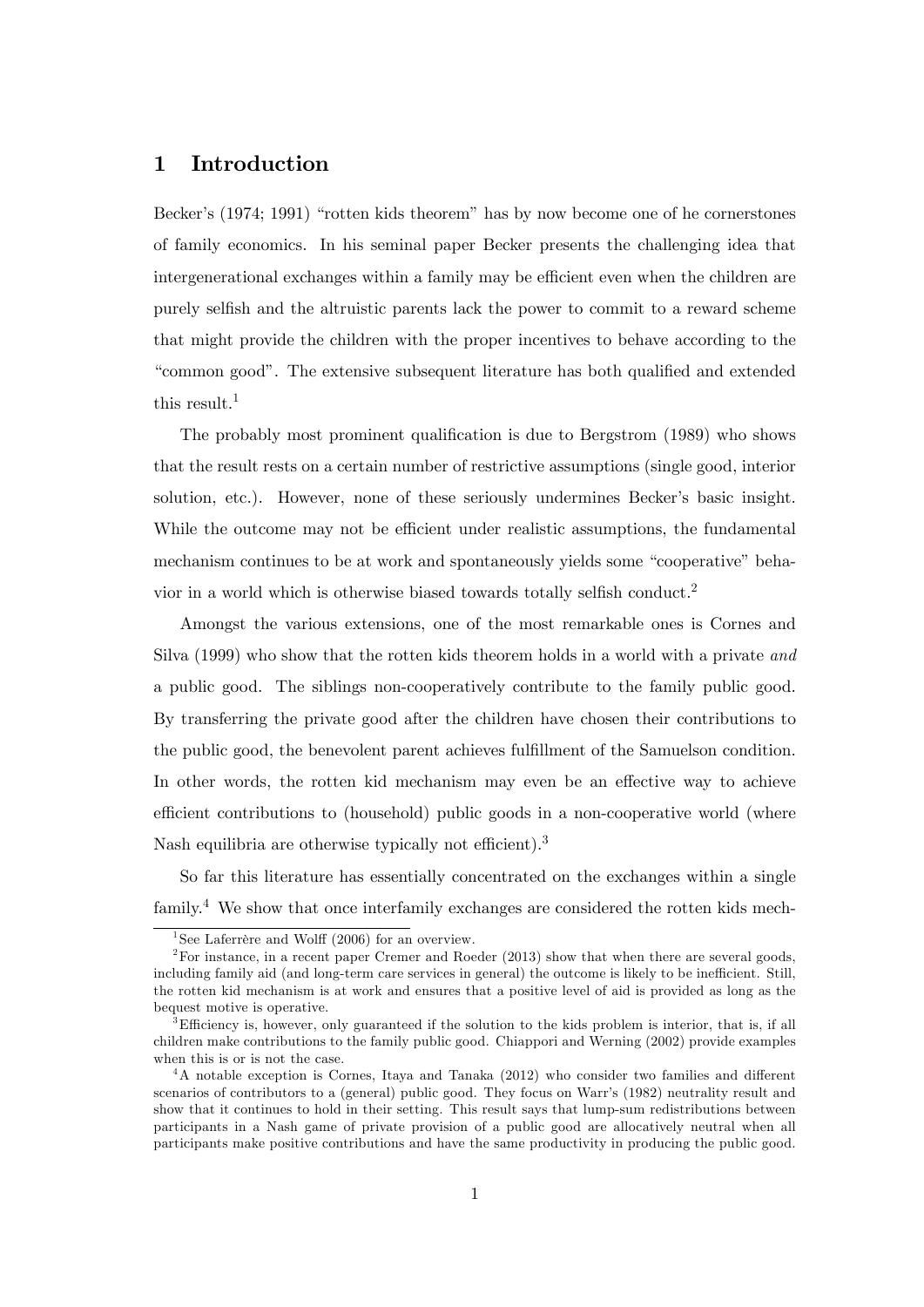anism has some remarkable implication that have gone hitherto unnoticed. Specifically, we establish that Cornes and Silva's result of efficiency in the contribution game amongst siblings extends to a setting where the contributors (spouses) belong to different families. More strikingly still, the mechanism does not just have consequences for *efficiency* but it may have dramatic redistributive implications. In particular, we show that the rotten kids mechanism combined with a contribution game to a household public good may lead to an astonishing equalization of consumptions between the spouses and their parents, even when their parents original wealth levels are quite different.

We consider a setting with two families each consisting of a retired parent and an adult child who are "linked" by the young spouses. Children contribute part of their time to a household (couple) public good like child care or other domestic duties. Additionally, they provide attention (or caregiving services) to their respective parents "in exchange" for a bequest. Spouses behave towards their respective parents like Becker's rotten kids; they are purely selfish and anticipate that their altruistic parents will leave them a bequest. Parents cannot commit to a rule linking this bequest to the amount of attention provided by the child. In other words, a threat to, say, disinherit (other otherwise punish) the child who does not provide some specified level of attention is not credible, because children anticipate that the estate and its allocation will be determined by the altruistic parent.

We start by determining the set of Pareto-efficient allocations which are used as a benchmark. Not surprisingly, the levels of aid are set to equalize marginal cost (the child's wage) to the marginal benefits incurred by the parent. The optimal provision of the family public good satisfies the Samuelson rule. When children differ in wages, Pareto-efficiency requires that only the lower-wage spouse contributes to the household public good. When children have equal wages, only the total provision of the household public good is uniquely defined and any allocation of this total level between the individual spouses is equally efficient.

We then study the (subgame perfect) Nash equilibrium that occurs when parents and children play a two-stage game, the timing of which reflects the rotten kids approach. First, the children (spouses) choose simultaneously and non-cooperatively the time spend with their parents, and their contribution to the family public good. Second, the parents set (simultaneously and non-cooperatively) the bequest left to their respect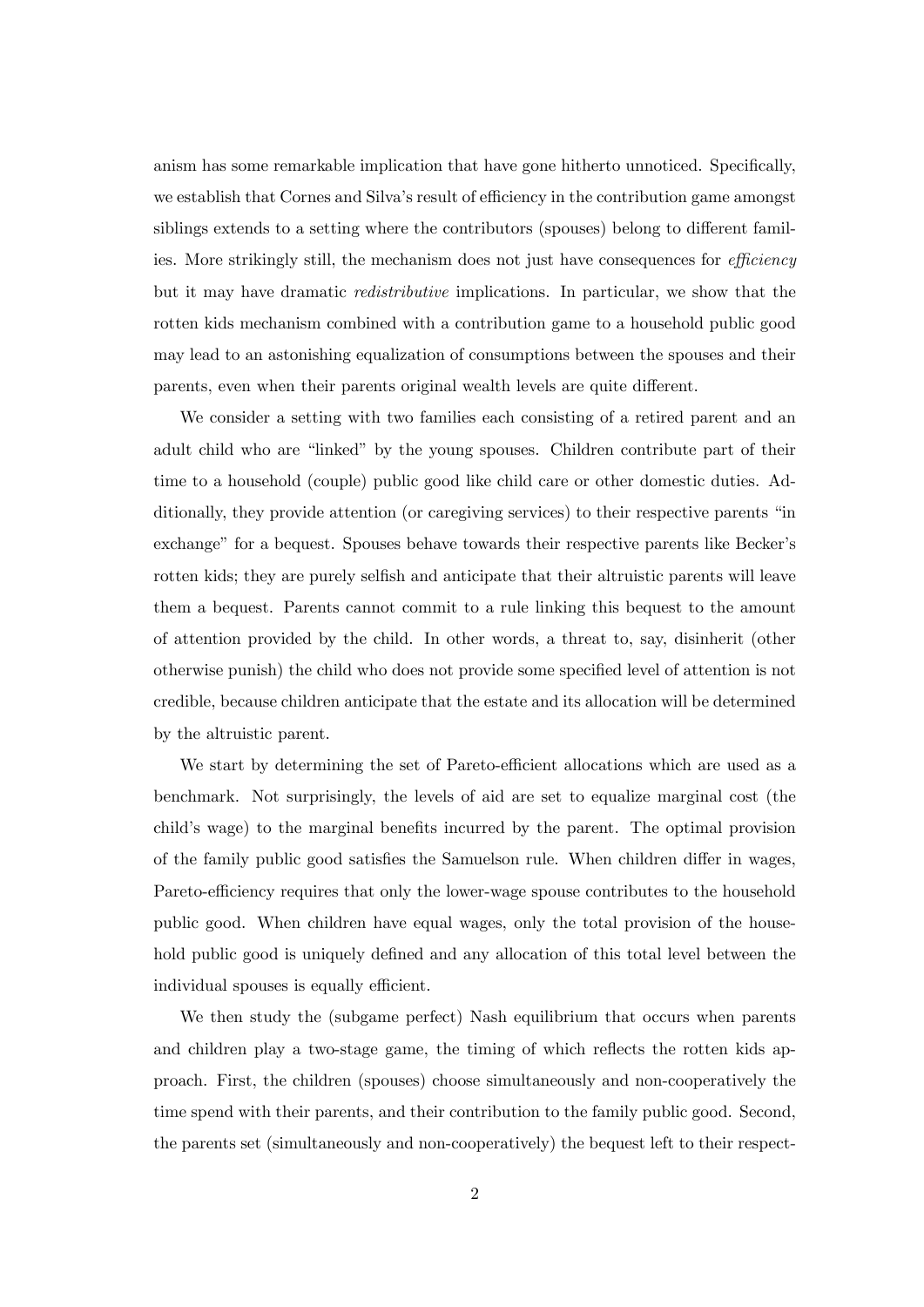ive child.

This equilibrium turns out to have a number of interesting properties some of which are rather surprising. Levels of family aid are always efficient; this is perfectly in line with the rotten kids specification and not surprising. The most stunning results arise when wages are equal. Unless parents wealth levels are very different we then obtain a (unique) interior equilibrium where both spouses contribute to the public good. This equilibrium is efficient (the Samuelson condition is satisfied), which is otherwise typically not the case in non-cooperative contribution games; see Bergstrom *et al.* (1986). More surprisingly still, it always corresponds to the utilitarian (equal individual weights) Pareto-efficient allocation. Consequently, consumption levels are equalized within and across families, in spite of the fact that the spouses have parents with different wealth levels. Both properties arise because a rotten kid like mechanism is at work under which spouses contributions are effectively subsidized through adjustments in the bequests. This is reminiscent of the results obtained by Cornes and Silva (1999) within a single family setting. The striking feature of our results is that this property extends to a setting where the contributors have different parents (they are spouses rather than siblings). In addition, the rotten kids mechanism proofs not only to promote efficiency but also to spontaneously achieve a "perfect" redistribution not only between the spouses but also between their respective parents. In other words, the initial wealth differences are spontaneously washed out by the interplay of contributions, aid and bequests.

These results occur when the contribution equilibrium is interior, which in turn is the case when the difference in parent's wealth does not exceed a certain threshold. The level of this threshold increases with the significance of the expenditure on the household public good; when these expenditures are sufficiently large, the contribution can neutralize initial wealth difference.

When wealth differences are large, there will be a (unique) corner equilibrium where only the spouse with the richest parents contributes. This equilibrium is no longer efficient and consumption levels are not equalized between parents. We also show that in this case some *ex ante* redistribution (at stage 0) between families can restore efficiency. Interestingly, to accomplish this it is not necessary to fully equalize wealth levels. The redistribution must just bring them within the range that yields an interior equilibrium. The contribution game then takes care of the rest, achieving efficiency and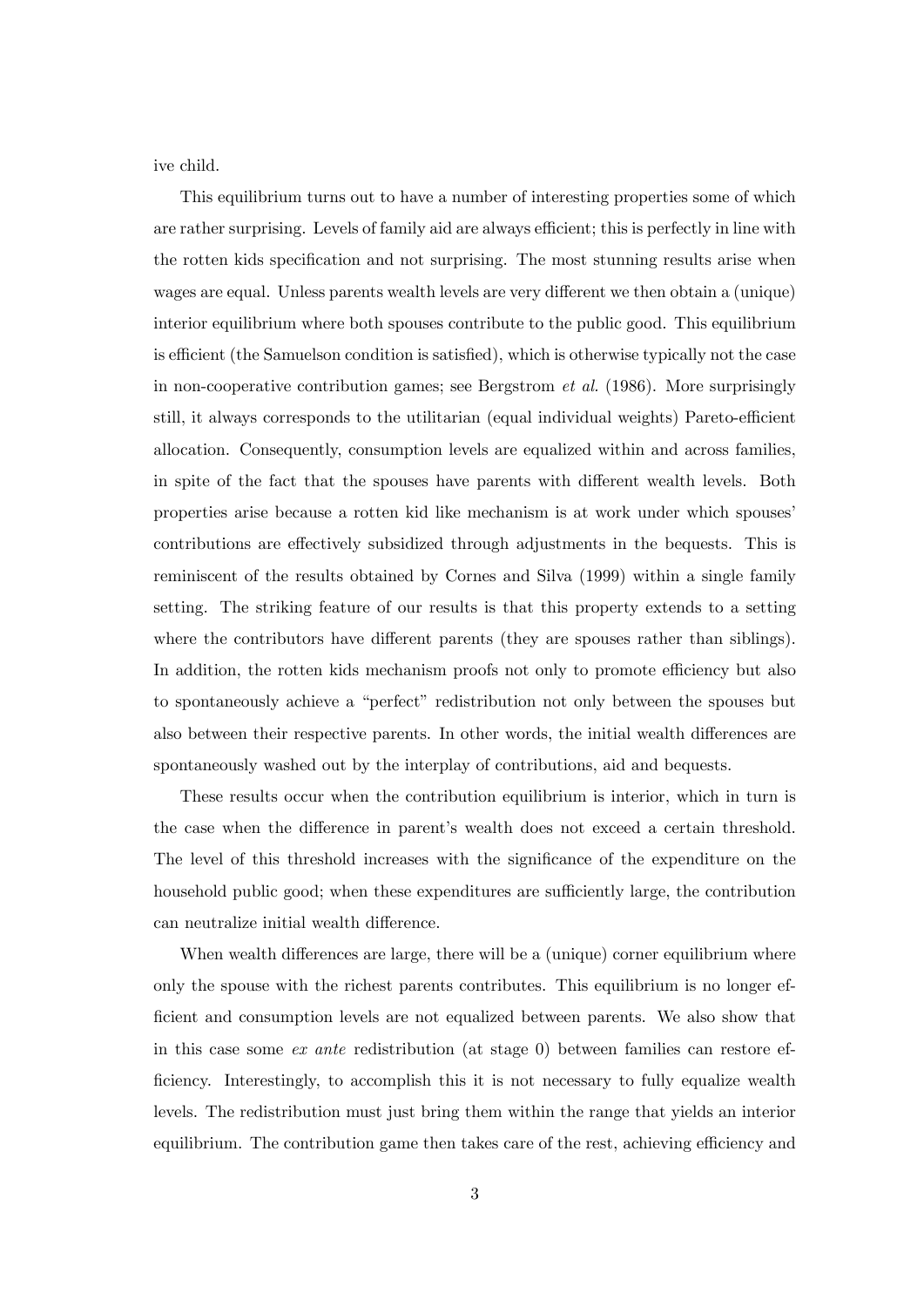perfect equalization of consumption levels. We return to the case where the equilibrium corresponds to the utilitarian allocation.

The results are more complex in the case where the spouses differ in wage. While Pareto-efficiency requires that only the lower wage spouse contributes to the public good the equilibrium can yield any pattern of contributions. Depending on the wealth and wage heterogeneity we can have an interior or a corner solution, with either of the spouses (even the high wage one) as sole contributor. This equilibrium is (almost) never efficient, even when the solution is of the right type. However, when spouses' wages are not exactly equal but sufficiently similar the solution will be interior and close to the utilitarian allocation.<sup>5</sup> In any event, whatever the wage differential efficiency can, once again be reestablished with a transfer in stage 0, but unlike in the previous case, there is no longer a whole range of possible transfers but only a single level which does the job.

Our paper proceeds as follows. Section 2 sets up the model. Section 3 determines the Pareto-efficient allocations while Section 4 analyzes the *laissez-faire* solution. Section 5 shows how the Pareto-efficient solution can be implemented whenever the *laissez-faire* is not Pareto-efficient. Section 6 concludes and an appendix contains most of the proofs.

### 2 The model

We consider two families  $i = 1, 2$  each consisting of one parent (superscript  $\hat{p}$ ) and one child (superscript  $(c')$ ). Parents are altruistic while children are purely selfish. The young constitute a couple who non-cooperatively produces a household public good,  $G$ , like housework. The production of this household public good is linear and costs  $g_i \in [0, \tau]$ units of time. The total amount of time available is  $\tau$ . Children may also spend some time  $a_i \in [0, \tau]$  with their (own) parents providing them simply with attention or with aid in case of illness or dependency. The (monetary) value of this time for their parents is given by  $h(a_i)$  with  $h' > 0, h'' < 0$ . The residual time  $\tau - g_i - a_i$  is spend on the labor market for which the child receives the wage rate  $w_i$ . Parents own a wealth of  $x_i$ , and may leave a bequest  $b_i \geq 0$  to their child. Wages of the children as well as wealth of the parents may differ between families implying  $w_1 \leq w_2$  and  $x_1 \leq x_2$ . Both

 $5P$ rovided that parent's wealth differences are not too large.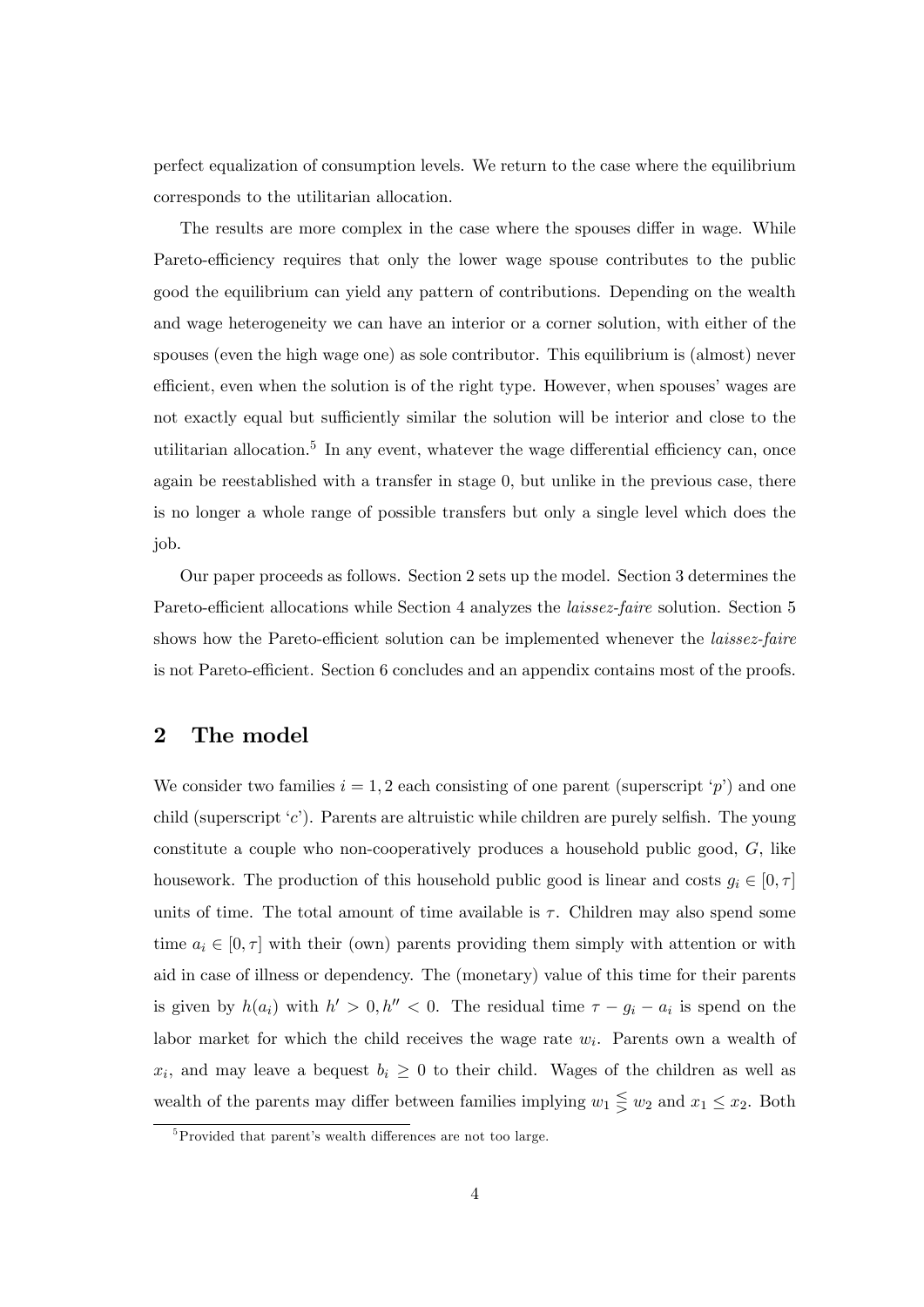generations derive utility from consumption of a numeraire commodity, while the young couple additionally enjoys consumption of the household public good. The altruistic parent maximizes the welfare function  $W_i^p = U_i^p + U_i^c$ . The parent's "own" utility (not including the altruistic element) is given by

$$
U_i^p = u(x_i + h(a_i) - b_i) \quad \forall \ i,
$$

while the utility of the child is represented by

$$
U_i^c = u(w_i(\tau - g_i - a_i) + b_i) + \varphi(G) \quad \forall i.
$$

The utility functions satisfy  $u', \varphi' > 0$  and  $u'', \varphi'' < 0$  and we have  $G = g_1 + g_2$ . Both families are perfectly informed about each other's characteristics, which allows us to focus on the efficiency and distributional issues. The timing of the game is as follows: first, the children (spouses) choose simultaneously and non-cooperatively the time spend with their parents,  $a_i$ , and their contribution to the family public good,  $g_i$ . Second, the parents set (simultaneously and non-cooperatively) the bequest,  $b_i$ , left to their respective child. To determine the subgame perfect Nash equilibrium we solve this game by backward induction. Before we turn our attention to the laissez-faire solution, we will study the Pareto-efficient allocations which provide a benchmark against which we can compare the Nash equilibrium outcome.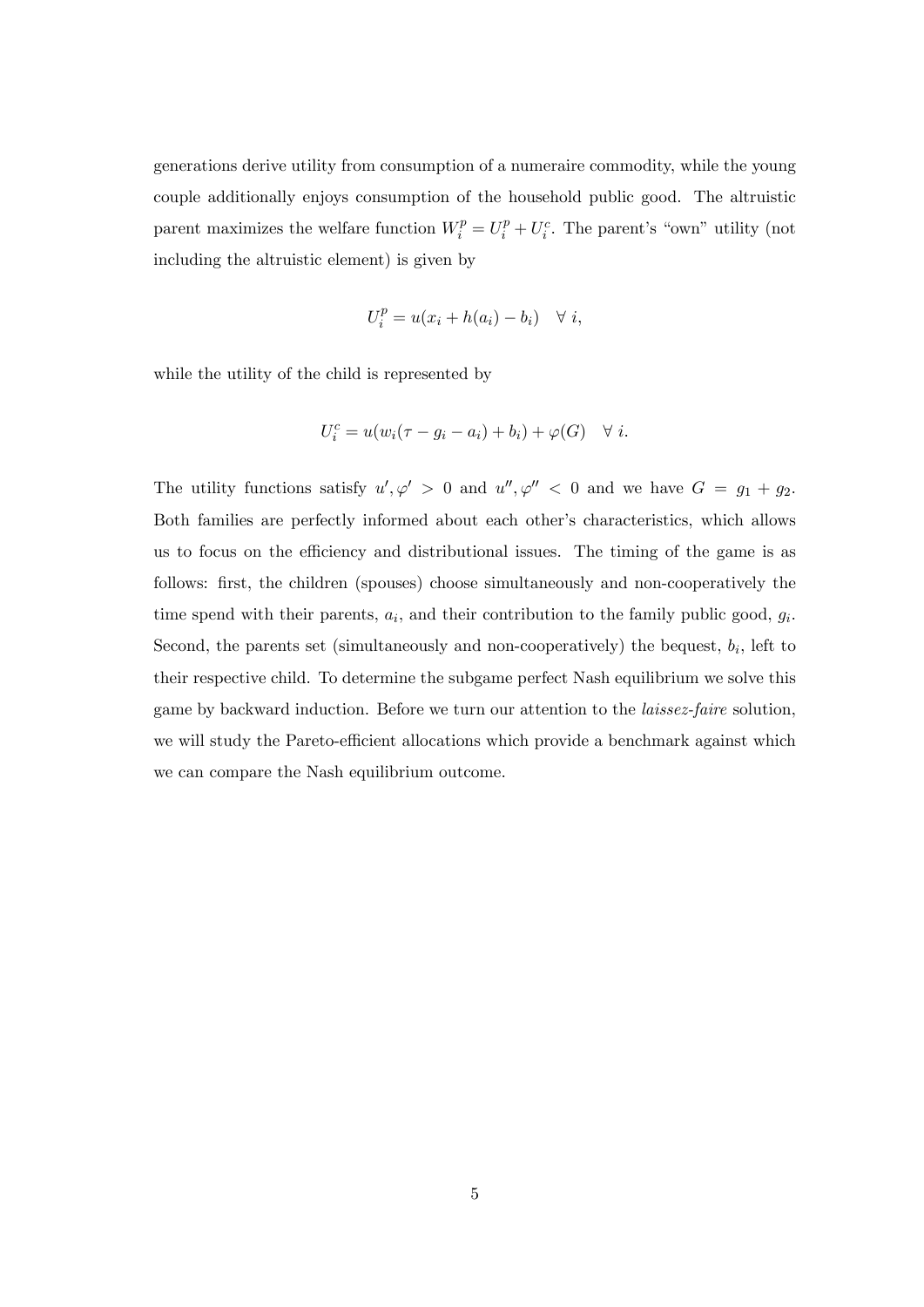## 3 Pareto-efficient allocations

Denoting consumption levels of the parents by  $m_i$  and of the children by  $d_i$ , Paretoefficient allocations solve the following maximization problem<sup>6</sup>

$$
\max_{m_1, m_2, d_1, d_2, a_1, a_2, g_1, g_2} \qquad W = \sum_{i=1}^2 \left\{ \pi_i^p u(m_i) + \pi_i^c [u(d_i) + \varphi(G)] \right\}
$$
\n
$$
\text{s.t.} \quad \sum_{i=1}^2 \left\{ w_i(\tau - g_i - a_i) + x_i + h(a_i) \right\} \ge \sum_{i=1}^2 \left\{ m_i + d_i \right\}
$$
\n
$$
G = \sum_{i=1}^2 g_i, \quad \text{and} \quad a_i + g_i \le \tau \quad \forall i. \tag{1}
$$

where  $\pi_i^c, \pi_i^p \in (0, 1)$  denote the weights attached to the child's and parent's utility of family  $i = 1, 2$ . They are normalized to sum up to one:

$$
\sum_{i=1}^{2} \left\{ \pi_i^c + \pi_i^p \right\} = 1.
$$

Solving this problem for a given vector of weights yields a specific Pareto-efficient allocation and the full set of efficient allocations can be described by varying the weights. Denoting  $\mathcal L$  the Lagrangian expression associated with problem (1), the first-order conditions (FOCs) are given by

$$
\frac{\partial \mathcal{L}}{\partial m_i} = \pi_i^p u'(m_i) - \mu = 0 \quad \forall \ i,
$$
\n<sup>(2)</sup>

$$
\frac{\partial \mathcal{L}}{\partial d_i} = \pi_i^c u'(d_i) - \mu = 0 \quad \forall \ i,
$$
\n(3)

$$
\frac{\partial \mathcal{L}}{\partial a_i} = \mu \pi_i^c (h'(a_i) - w_i) = 0 \quad \Rightarrow \quad h'(a_i) = w_i \quad \forall \ i,
$$
\n<sup>(4)</sup>

$$
\frac{\partial \mathcal{L}}{\partial g_i} = -\mu w_i + (\pi_1^c + \pi_2^c)\varphi'(G) \le 0 \quad \forall \ i,
$$
\n<sup>(5)</sup>

where  $\mu$  is the Lagrangian multiplier with respect to the resource constraint. Equations (2) and (3) state that the (weighted) marginal utilities between and across families should be equalized. Equation (4) shows that attention should be chosen such that its marginal benefit to the parent is equal to the marginal costs of its provision. It shows that the level of  $a_i$  is the same in all Pareto-efficient allocations (it does not depend on

<sup>&</sup>lt;sup>6</sup>Throughout the paper, we assume that the time constraint  $a_i + g_i \leq \tau$  will be never binding.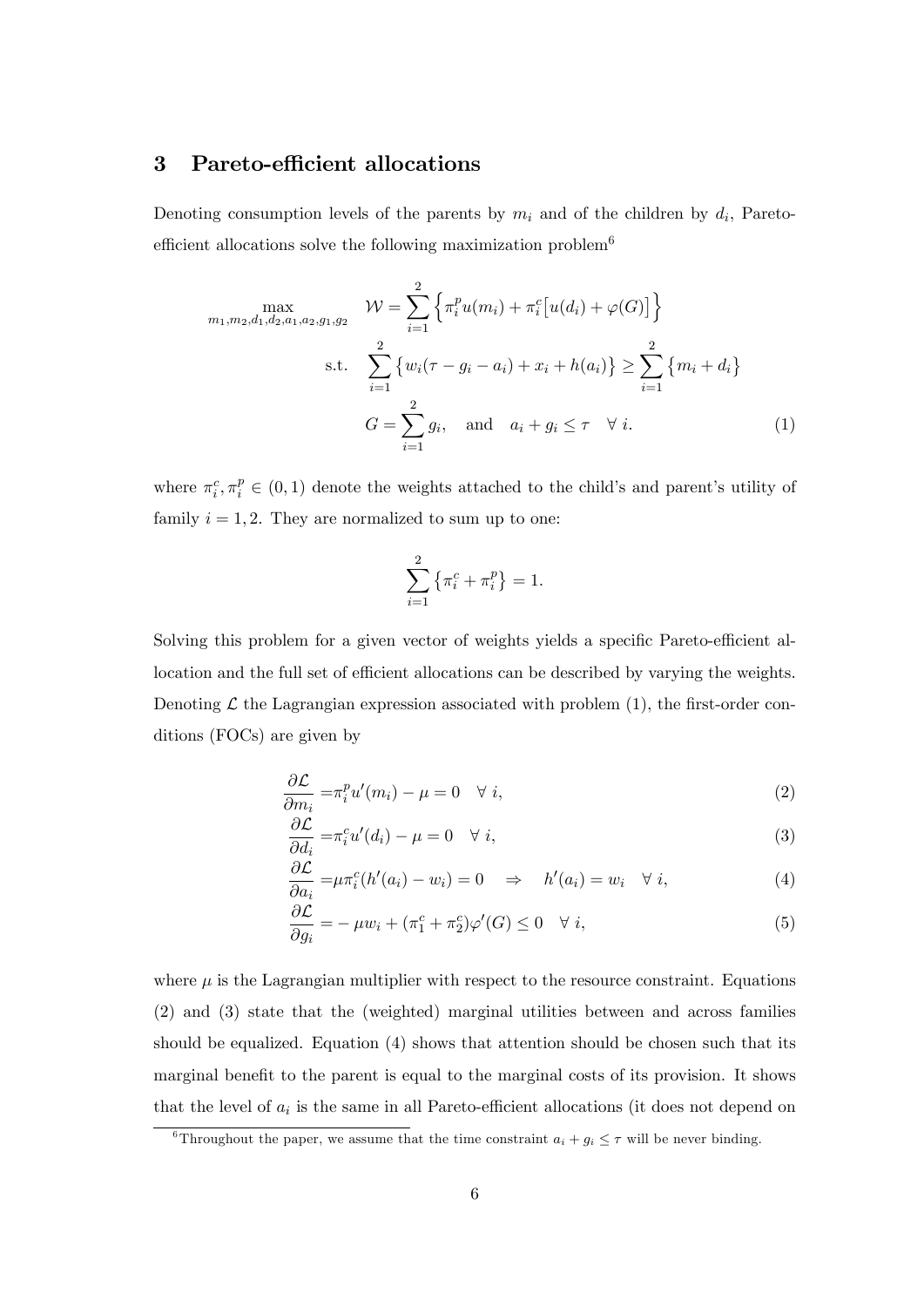the weights). Equation  $(5)$  determines the Pareto-efficient public good contributions for both spouses; it can be easily verified that  $g_1 > 0$  and  $g_2 = 0$  if  $w_1 < w_2$ . In words, it is efficient that only the spouse with the lower wage rate (production costs) contributes to the family public good. Conditions  $(2)$ ,  $(3)$  and  $(5)$  can be simplified to

$$
\min\{w_1, w_2\} = \frac{\varphi'(G)}{u'(d_1)} + \frac{\varphi'(G)}{u'(d_2)}\tag{6}
$$

which is the Samuelson rule, stating that the sum of the marginal rates of substitution between the public and the private good must be equal to the marginal costs of production. When children have equal wages  $(w_1 = w_2)$ , G is uniquely defined (for a given set of weights) by  $(6)$  along with the FOCs  $(2)-(4)$ , but individual contributions can take any values satisfying  $g_1 + g_2 = G$ .<sup>7</sup>

We denote the utilitarian solution that arises with equal weights  $(\pi_1^c = \pi_2^c = \pi_1^p =$  $\pi_2^p = 1/4$ ) with the superscript <sup>e</sup>. It is given by

$$
u'(m_1^e) = u'(d_1^e) = u'(m_2^e) = u'(d_2^e),\tag{7}
$$

$$
h'(a_i^e) = w_i \quad \forall \ i,\tag{8}
$$

$$
\min\{w_1, w_2\} = 2\frac{\varphi'(G^e)}{u'(d_1^e)}.\tag{9}
$$

Note that the level of  $G^e$  is unique for a *given* total level of wealth in society  $(x_1 + x_2)$ . When either  $x_i$  or  $w_i$  changes so does the optimal  $G^{e.8}$  Observe that while  $g_1^e$  and  $g_2^e$ are not uniquely defined when wages are equal, they are well defined when wages differ. Specifically when  $w_i < w_j$   $(i, j = 1, 2)$  we have  $g_i^e = G^e$  and  $g_j^e = 0$ .

The following sections show that an equilibrium of the two-stage game will satisfy conditions (7)–(9) when children have the same wage rate,  $w_1 = w_2$ , while parents wealth levels may differ but within a limited range. In other words, in these cases the

$$
-w_i u' \left(\frac{x_1 + x_2 + 2w_i(\tau - a_i^e) + 2h(a_i^e) - w_i G^e}{4}\right) + 2\varphi'(G^e) = 0.
$$

Differentiating yields

$$
\frac{\mathrm{d}G^e}{\mathrm{d}x_i} = \frac{\frac{w_i}{4}u''(d_i^e)}{\frac{w_i^2}{4}u''(d_i^e) + 2\varphi''(G^e)} = \frac{1}{w_i + \frac{8\varphi''(G^e)}{w_i u''(d_i^e)}} > 0.
$$

<sup>&</sup>lt;sup>7</sup>The level of G will (in general) vary accross Pareto-efficient allocations.

<sup>&</sup>lt;sup>8</sup>For equal wages  $(w_1 = w_2)$   $G^e$  is determined by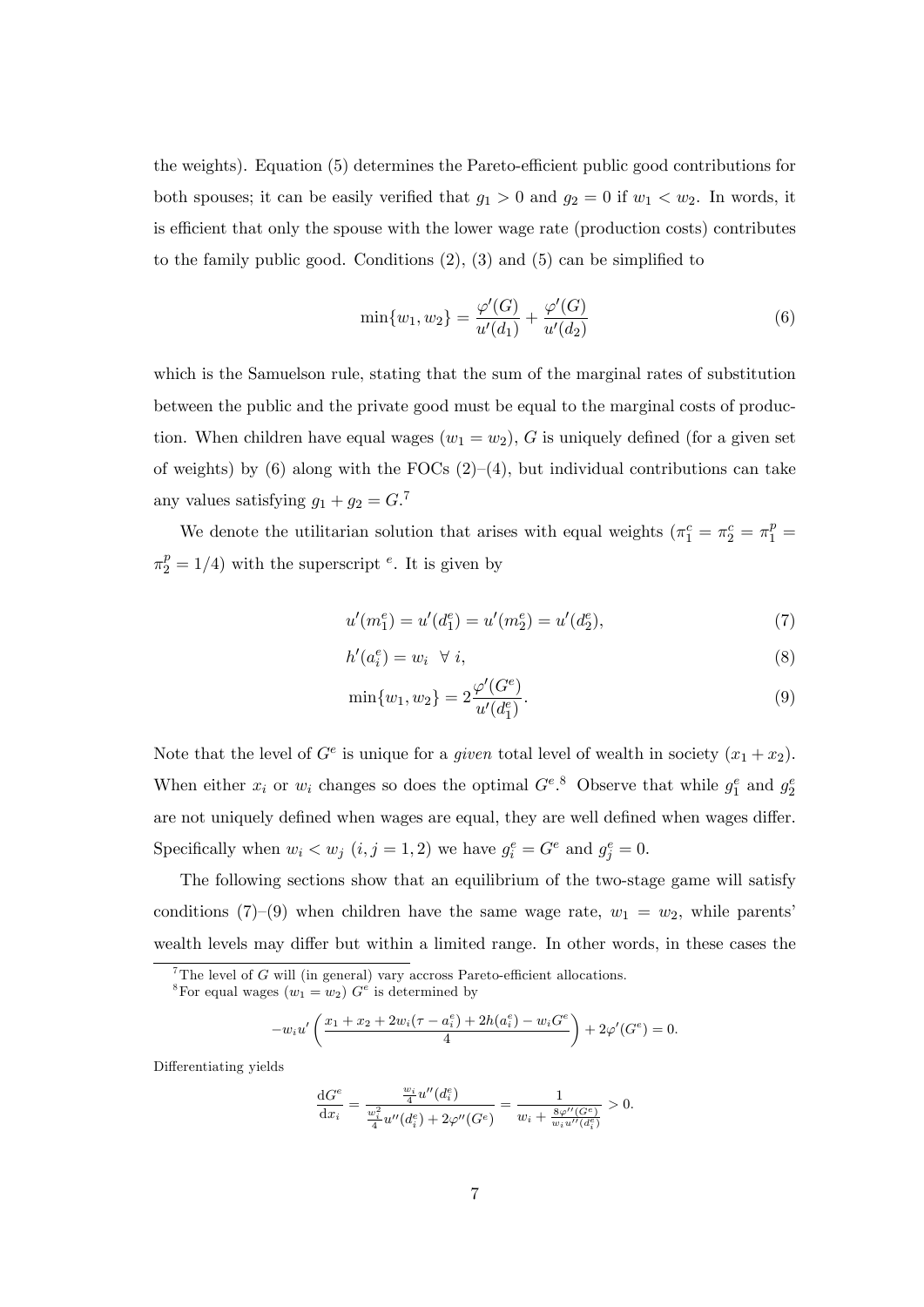laissez-faire equilibrium corresponds to the utilitarian optimum. On the other hand, when children differ in wages the contribution equilibrium is in general inefficient. However, efficiency of the *laissez-faire* solution and its coincidence with the utilitarian allocation can be reestablished through an appropriate lump-sum transfer between parents.

### 4 Laissez-faire solution

As usual in two-stage games, we begin by analyzing the second stage. The parent solves the following optimization problem

$$
\max_{b_i} \quad U_i^p = u(x_i + h(a_i) - b_i) + u(w_i(\tau - g_i - a_i) + b_i) + \varphi(G) \quad \text{s.t.} \quad b_i \ge 0 \quad \forall \ i.
$$

The FOC with respect to bequests is given by

$$
\frac{\partial U_i^p}{\partial b_i} = -u'(m_i) + u'(d_i) \le 0 \quad \forall i.
$$
\n(10)

That is, bequests in both families are chosen so that consumption levels between the parent and the child are equalized. We assume throughout the paper that the bequest motive is operative so that  $b_i^*$  is given by an interior solution and (10) holds as equality.<sup>9</sup> Denote  $b_i^* \equiv b_i(g_i, a_i)$  the optimal bequest level. Differentiating this expression shows that the derivatives of bequests with respect to public good investments and attention are as follows

$$
\frac{\partial b_i^*}{\partial g_i} = \frac{u''(d_i)w_i}{u''(m_i) + u''(d_i)} = \frac{w_i}{2} > 0 \quad \forall i,
$$
\n(11)

$$
\frac{\partial b_i^*}{\partial a_i} = \frac{u''(m_i)h'(a_i) + u''(d_i)w_i}{u''(m_i) + u''(d_i)} = \frac{h'(a_i) + w_i}{2} > 0 \quad \forall i.
$$
\n(12)

When the child increases his contributions to the family public good, the parent compensates the child by half of his forgone wage income,  $w_i$ . Additionally, when the child increases his attention to the parent, the bequest increases by half of the parent's return,

 $b_i > 0 \iff x_i + h(a_i) > w_i(\tau - a_i - g_i) \quad \forall i.$ 

 $9$ Recall that bequests are restricted to be nonnegative, and one obtains from  $(10)$ 

In words, the net resources of the parents (including the monetary value of informal aid, if any) must be larger than that of the children otherwise the bequest motive is not operative.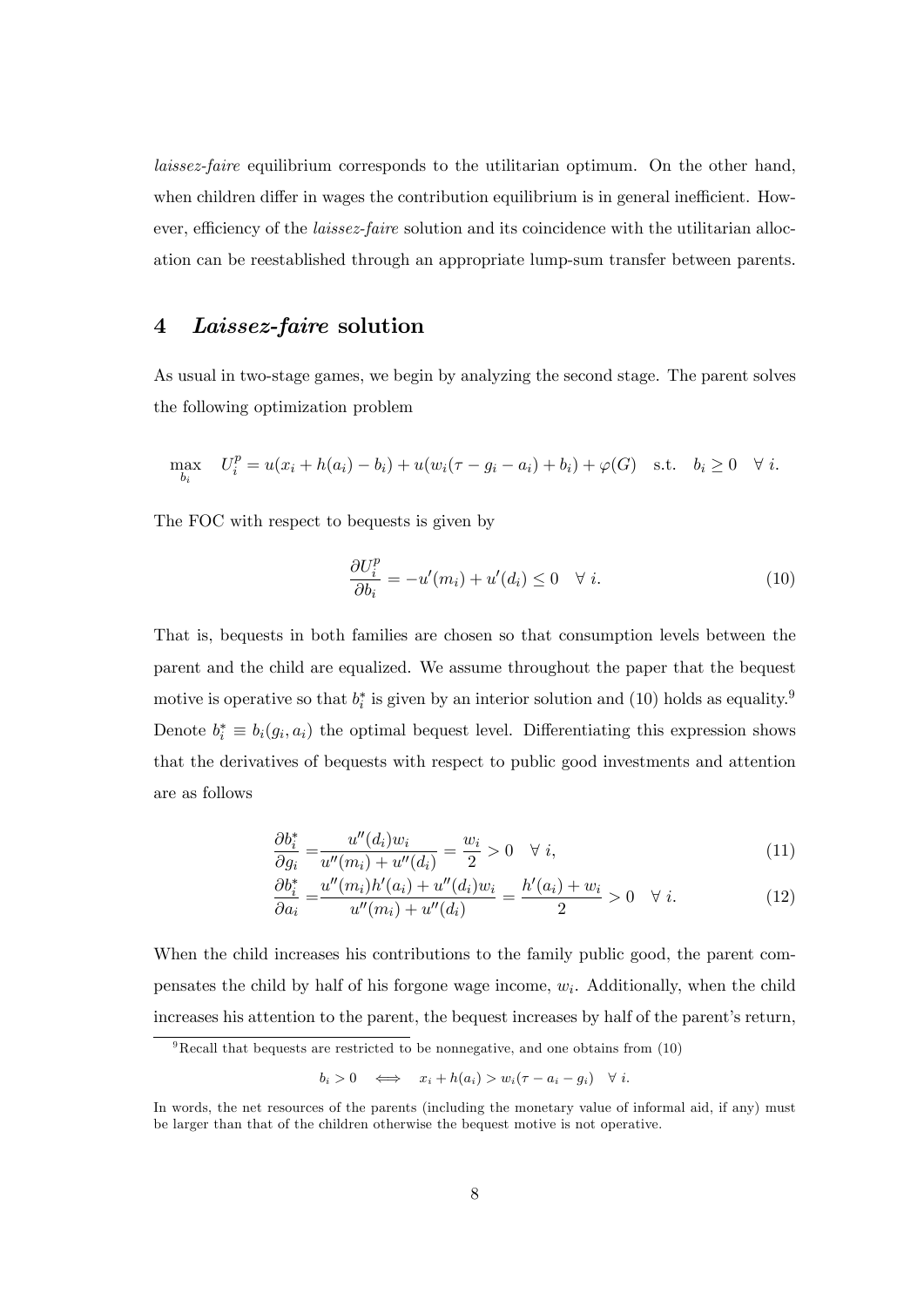$h'(a_i)$ , plus by half of the child's forgone wage income,  $w_i$ .

At stage 1, child  $i$ 's problem is

$$
\max_{a_i, g_i} \quad U_i^c = u(w_i(\tau - a_i - g_i) + b_i^*) + \varphi(G) \quad \text{s.t.} \quad g_i \ge 0 \quad \forall \ i.
$$

A non-negativity constraint is imposed on  $g_i$  because a corner solution is possible. When choosing the attention to the parent and investments in the (own) family public good, the child takes into consideration the adjustments in bequests and takes the spouse's contributions  $q_{-i}$  as given

$$
\frac{\partial U_i^c}{\partial a_i} = u'(d_i) \left( -w_i + \frac{\partial b_i^*}{\partial a_i} \right) = 0 \quad \forall \ i,
$$
\n(13)

$$
\frac{\partial U_i^c}{\partial g_i} = u'(d_i) \left( -w_i + \frac{\partial b_i^*}{\partial g_i} \right) + \varphi'(G) \le 0 \quad \forall i. \tag{14}
$$

With equations  $(11)$  and  $(12)$ , the above first-order conditions can be written as

$$
-w_i + \frac{h'(a_i) + w_i}{2} = 0 \quad \Rightarrow \quad h'(a_i^*) = w_i \quad \forall \ i,
$$
\n
$$
(15)
$$

$$
-u'(d_i)\frac{w_i}{2} + \varphi'(G) \le 0 \quad \Rightarrow \quad 2\varphi'(G) \le u'(d_i)w_i \quad \forall i. \tag{16}
$$

Equation (15) directly determines  $a_i^*$ ; the spouse's level of attention  $a_{i}^*$  is of no relevance and there is effectively no strategic interaction on this variable. Substituting this level of attention into equation (16) and taking into account the constraint  $g_i \geq 0$ , we can solve for the spouses' best response functions for the contributions to the family public good  $\widetilde{g}_1(g_2)$  and  $\widetilde{g}_2(g_1)$ . The Nash equilibrium levels of contributions  $(g_1^*, g_2^*)$  are defined in the usual way by the mutual best reply conditions  $g_1^* = \tilde{g}_1(g_2^*)$  and  $g_2^* = \tilde{g}_2(g_1^*)$ . Existence of this equilibrium is easily established.<sup>10</sup> The total equilibrium amount of the family public good produced by the couple is then given by  $G^* = g_1^* + g_2^*$ .

Two distinct types of equilibria are possible; an interior solution, that is, one in which both spouses contribute to the household public good and a corner solution in which only one of the spouses contributes. For future reference note that with  $(10)$  an

 $10$ Strategy spaces are compact sets and each player's utility is continuous and quasi-concave in his own strategic variable.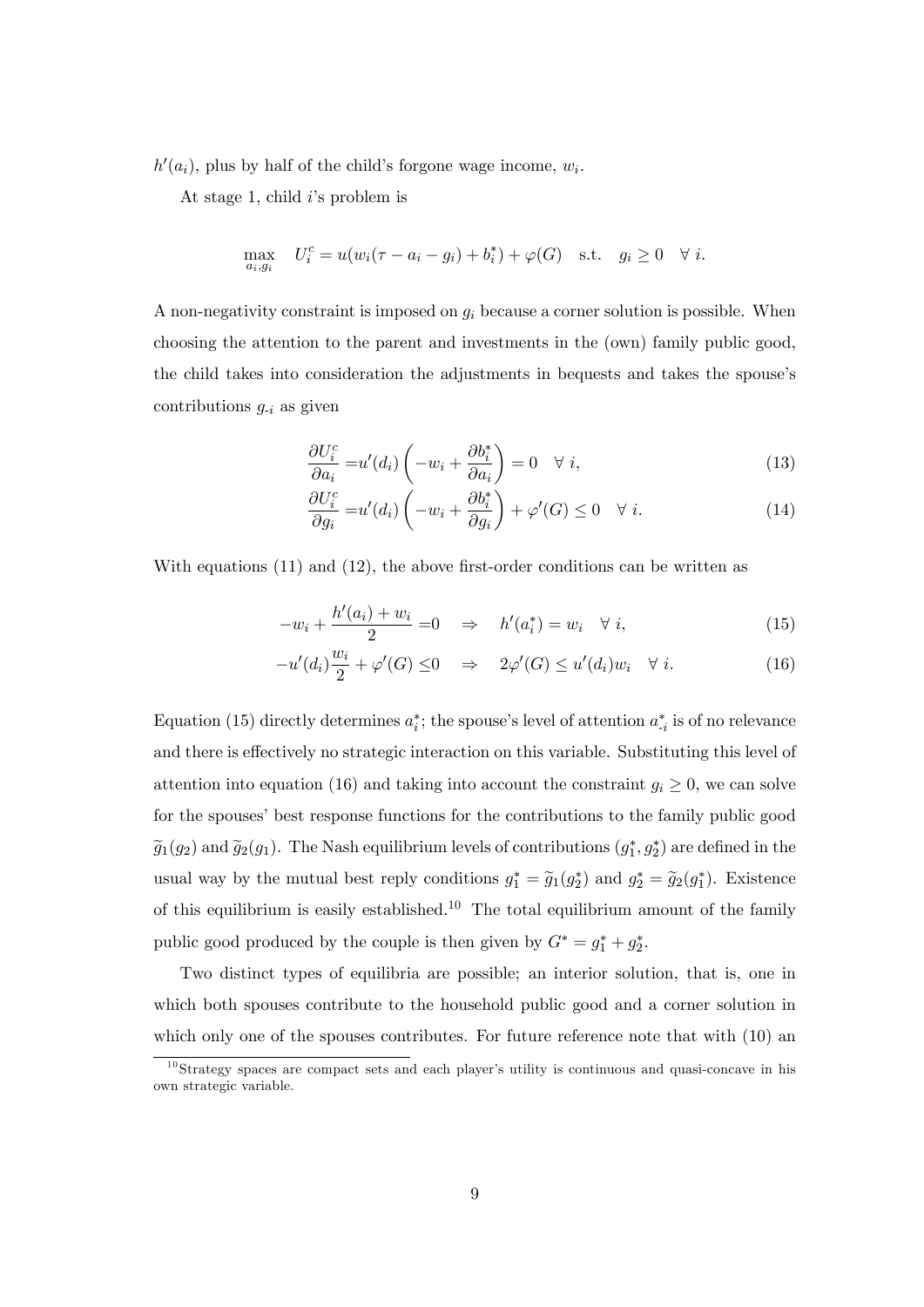interior Nash equilibrium satisfies

$$
u'(d_1^*)w_1 = 2\varphi'(G^*) \quad \Leftrightarrow \quad u'\left(\frac{(\tau - a_1^* - g_1^*)w_1 + h(a_1^*) + x_1}{2}\right)w_1 = 2\varphi'(G^*),\tag{17}
$$

$$
u'(d_2^*)w_2 = 2\varphi'(G^*) \quad \Leftrightarrow \quad u'\left(\frac{(\tau - a_2^* - g_2^*)w_2 + h(a_2^*) + x_2}{2}\right)w_2 = 2\varphi'(G^*). \tag{18}
$$

We shall now examine the properties of the Nash equilibrium and analyze the efficiency of the induced allocation. We start with the case where children have identical wages and then consider the case where wages differ.

#### 4.1 Identical children

Assume children are equally productive in the labor market,  $w_1 = w_2 \equiv w$ . Recall that subscript 2 is used for families with higher wealth  $(x_1 \le x_2)$ . To simplify notation, we fix  $x_2$  at some arbitrary level and then study the Nash equilibrium and its properties as a function of  $x_1$ . Observe that as long as  $\tilde{g}_1$  is an interior solution for which (16) holds as equality, we have

$$
\frac{\partial \widetilde{g}_1}{\partial x_1} = \frac{u''(d_1)w}{u''(d_1)\frac{w_1^2}{2} + 2\varphi''(G)} > 0.
$$
\n(19)

Thus, for a given level of  $x_2$ , the best response of spouse 1 to any level of  $g_2$  decreases as  $x_1$  becomes smaller. Consequently, we expect that the equilibrium moves from the interior one to the corner solution when spouse 1's wealth falls. This conjecture is confirmed in the following proposition which is established in the Appendix. It shows that the equilibrium is interior when wealth levels are not too different, while a corner solution may arise when  $x_1$  is sufficiently small.

**Proposition 1** The Nash equilibrium is unique and an interior solution  $(g_1^* > 0; g_2^* >$ 0) if  $x_1 > \hat{x}_1$ , while a corner solution  $(g_1^* = 0; g_2^* > 0)$  arises if  $x_1 \leq \hat{x}_1$ , where  $\widehat{x}_1 \equiv x_2 - \widetilde{g}_2(0)w_2.$ 

To get an intuitive understanding of this proposition, consider equation  $(16)$  defining the best responses for  $w_1 = w_2$ . Assume that spouse 2 contributes  $\tilde{g}_2(0)$ , *i.e.*, her best response to  $g_1 = 0$ . Equations (17) and (18) then show that  $(0, \tilde{g}_2(0))$  is an interior equilibrium if  $x_1$  is at exactly the level which yields equal consumption levels (including the respective bequests) across spouses,  $d_1 = d_2$  for these respective contributions.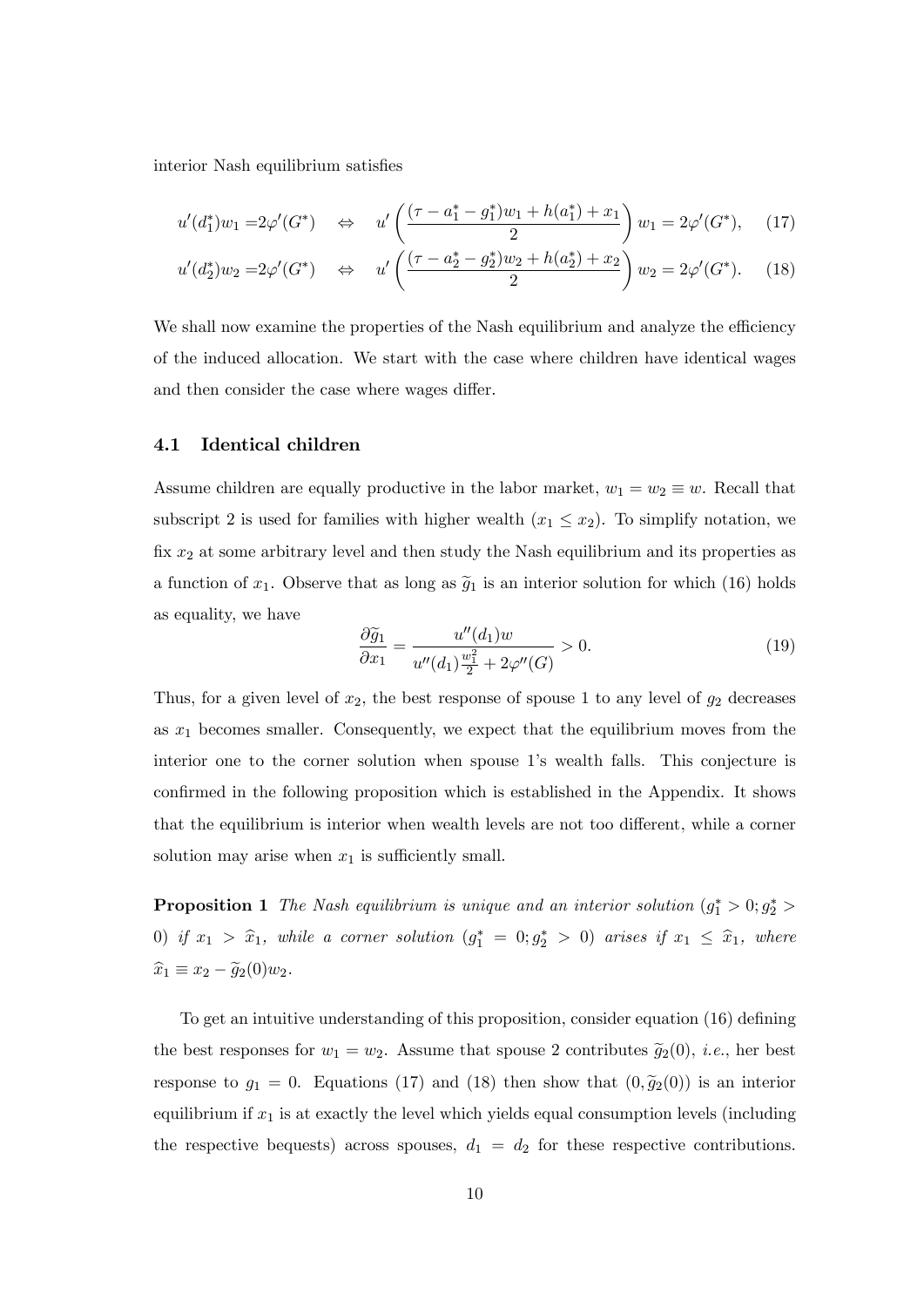With equal wages  $a_1^* = a_2^*$  so that  $d_1^* = d_2^*$  occurs when  $x_1 = x_2 - \tilde{g}_2(0)w_2$ . In words, the wealth difference  $x_2 - x_1$  corresponds to the costs of the spouses contributions:  $\tilde{g}_2(0)w_2 - 0w_1$ . Taking into account (19) it is plain that for a level of wealth smaller then  $\hat{x}_1$  the best (interior) response of spouse 1 to  $\tilde{g}_2(0)$  is negative, which along with the non-negativity constraint brings us to a corner solution. Conversely, when  $x_1 > \hat{x}_1$ the poorer spouse wants to contribute a positive amount as response to  $\tilde{g}_2(0)$  and we get an interior equilibrium.

We now turn to the study of the properties of the equilibrium. It will turn out that they crucially depend on the type of equilibrium, interior or corner, and thus ultimately on the wealth difference between the spouses' parents; see Proposition 1.

Let us start with the special case where parents have equal wealth  $x_1 = x_2 \equiv x$  (in which case we necessarily have an interior solution). It can be easily verified that the subgame-perfect equilibrium of the two-stage game coincides with the Pareto-efficiency conditions  $(7)-(9)$  for equal weights; marginal utilities are equalized within and across families, and time is optimally allocated to the parent and to the production of the family public good. In other words, the laissez-faire solution corresponds to the utilitarian optimum. Via an adjustment in bequests, the old not only induce the efficient amount of attention from their children, but they also achieve that the young couple produces the efficient amount of their family public good.

The intuition behind this outcome is as follows. The positive bequest equalizes consumption levels (between parents and children and between spouses) within each family. Since due to the adjustment in bequests, the child bears only half of the costs of higher attention but also receives half of its return, he opts for the efficient amount of  $a_i^* \equiv a^e$ . This resembles Becker's (1974; 1991) famous rotten kid theorem. However, in our setting also public good investments within the young generation are efficient. Again via the adjustment in bequests the child effectively bears only half of the costs of higher public good investments. Since each child equalizes his own marginal costs of investments with his own marginal benefits, the tradeoff by equation  $(16)$  becomes effectively the efficient one. Recall that from  $(17)-(18)$  we have  $u'(d_1^*) = u'(d_2^*)$ . Consequently, both spouses have the same marginal benefit of the public good.<sup>11</sup> In other words, public good investments by each spouse are chosen such that the Samuelson rule,

 $11$ So that the social benefit is exactly twice the individual benefit.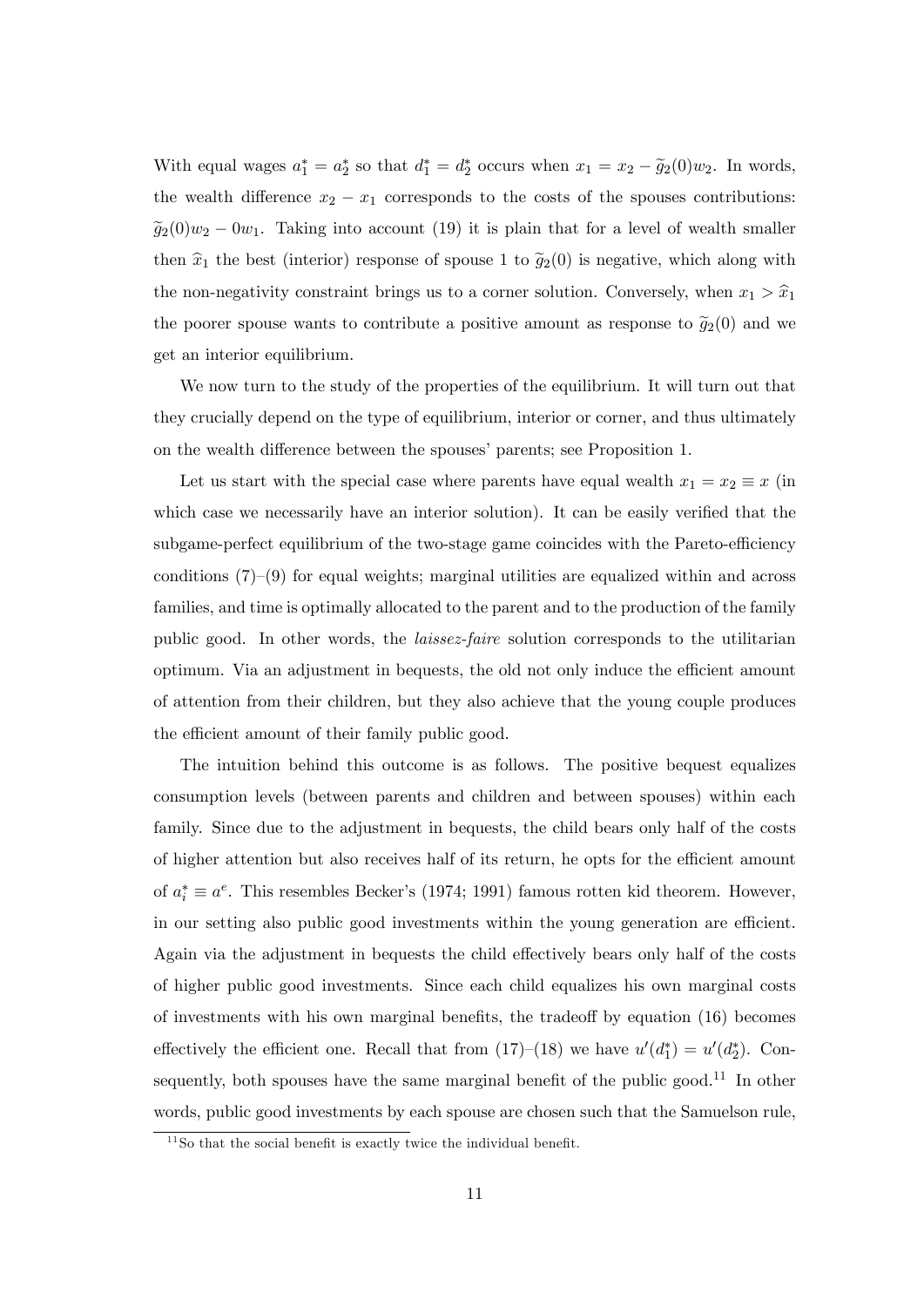equation (6), is satisfied implying  $G^* = G^e$ .

To see this, note that for equal wages equations (17) and (18) imply

$$
d_1^* = d_2^* \quad \Leftrightarrow \quad (\tau - g_1^*)w + x_1 = (\tau - g_2^*)w + x_2. \tag{20}
$$

With  $x_1 = x_2$  and  $G^* = g_1^* + g_2^*$  we have  $g_1^* = g_2^* = G^*/2$ . That is, both spouses equally contribute to the family public good.

Interestingly, this result also holds when parents differ in their wealth levels,  $x_1 < x_2$ , as long as the difference is not too large so that the solution continues to be interior for both  $g_1$  and  $g_2$ . In this case, the spouse who expects the higher bequest (spouse 2) contributes more to the family public good than the one with the lower bequest. More precisely, the contributions to the family public good by spouse 2 are chosen so that consumption levels between the couple are equalized and the laissez-faire allocation again coincides with the (utilitarian) Pareto-efficient solution. If, however, the difference in parent's wealth is strong, such that  $x_1 \leq \hat{x}_1 = x_2 - w\tilde{g}_2(0)$ , the spouse who expects the lower bequests (spouse 1) contributes nothing to the household public good; we have a corner solution and condition  $(6)$  is no longer satisfied (because the two spouses no longer have the same willingness to pay for the public good. The *laissez-faire* allocation then not only implies an inefficient level of the family public good, but also unequal consumption levels within the couple and thus across families. However, even in that case the rotten kids mechanism continues to be at work and enhances the provision of the household public good.<sup>12</sup> Similarly, since only the spouse with the richest parents contributes to the family public good (of which half is effectively paid by his parents) it continues to mitigate wealth differences. The following proposition summarizes our results.

**Proposition 2** The laissez-faire solution (subgame perfect equilibrium) of the two stage game with two families consisting of altruistic parents and selfish children (the latter constituting a couple who non-cooperatively produces a household public good) is Paretoefficient if the children have the same wage rates,  $w_1 = w_2 \equiv w$ , and the parents' wealth is such that  $x_1 \geq \hat{x}_1 \equiv x_2 - w\tilde{g}_2(0)$  where  $\tilde{g}_2(0)$  is the best-response of spouse 2 to  $g_1 = 0$ .

<sup>&</sup>lt;sup>12</sup>This follows because the term  $\partial b_i^* / \partial g_i$  appears in equation (14). In words, the adjustment in bequests is formally equivalent to a subsidy on contributions which is well known to enhance provision (recall that individual contributions are strategic substitutes).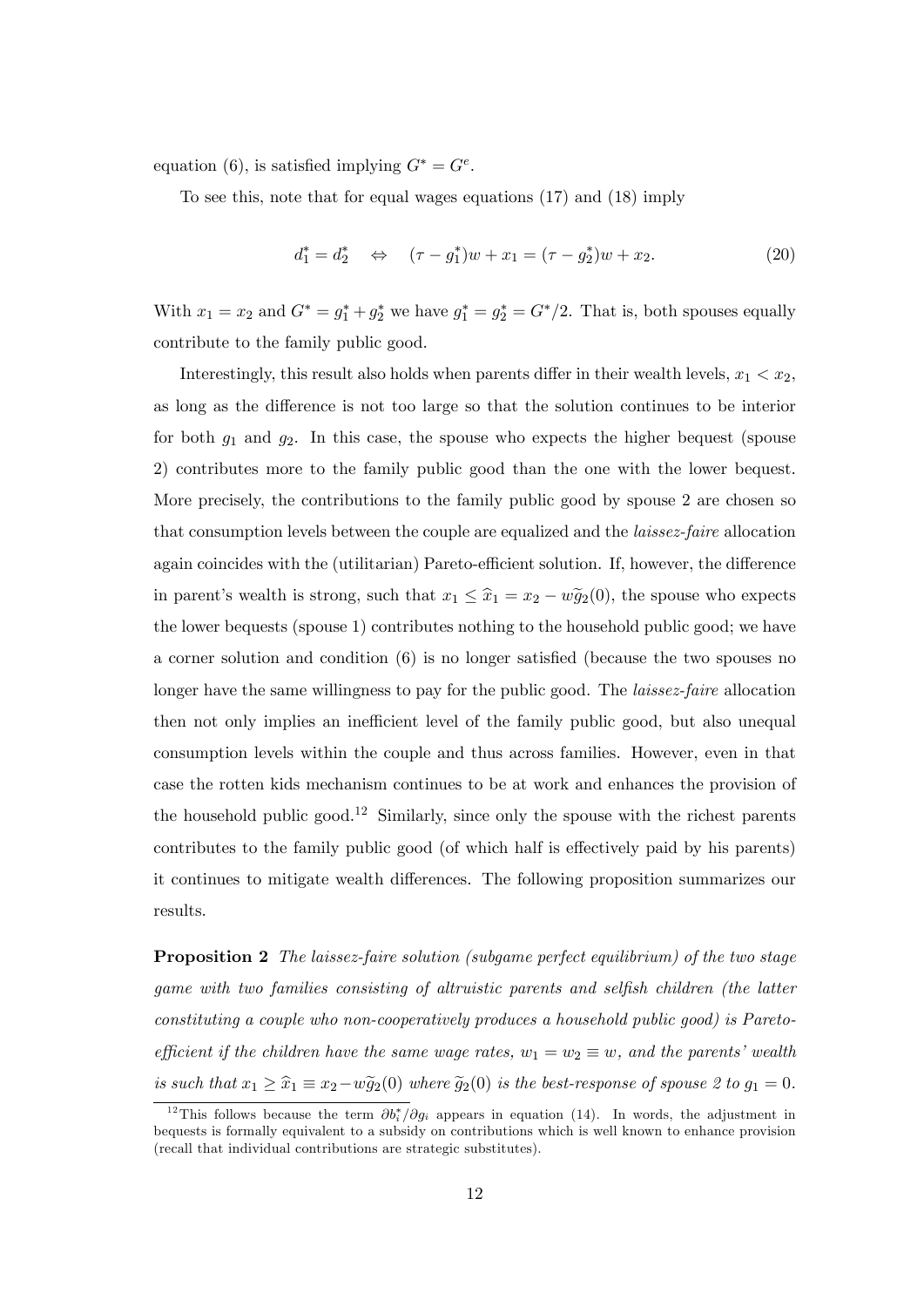Specifically, for an operative bequest motive in both families  $i = 1, 2$ 

- (i) attention provided by the child satisfies  $h'(a_i) = w_i \ \forall i$ ,
- (ii) consumption levels between and across families are equalized,
- (iii) public good investments by the children satisfy the Samuelson rule, and
- (iv) the spouse with the richer parents provides more of the family public good.

For  $x_1 < \hat{x}_1$ , the subgame perfect equilibrium is not Pareto-efficient, the time allocation within families continues to be efficient, but the time devoted to the household public good is no longer interior but at a corner and the Samuelson rule is not satisfied.

#### 4.2 Heterogenous children

When children differ in wages  $w_1 < w_2$  the pattern of equilibria that can arise is more complex. We can have  $(i)$  a corner equilibrium with only the *lower* wage spouse contributing,  $(ii)$  an interior solution with both spouses contributing and even *(iii)* a corner equilibrium with only the higher wage spouse contributing. Roughly speaking, one can expect the interior solution to arise when wage and parents' wealth are not too different. Equilibrium  $(iii)$  can be expected if wages are not too different and the high wage spouse has much richer parents. In all other cases, equilibrium  $(i)$  can be anticipated. A precise characterization of the parameter values yielding the different type of equilibria is tedious and not necessary for the issues we are dealing with. We shall thus restrict ourselves to presenting an example illustrating that the different cases can indeed arise.

**Example 1** Assume the following functional forms for utility  $u(d) = 4 \ln d$ ,  $\varphi(G) =$ 1  $\frac{1}{2}\ln G$  and  $h(a) = 4\sqrt{a} - 2$ . Additionally assume  $w_1 = 1 < w_2 = 2$ ,  $x_2 = 20$  and the total amount of time available is  $\tau = 8$ . With equation (15), we have for the optimal attention

$$
h'(a_i^*) = 2(a_i^*)^{-1/2} = w_i \Rightarrow a_1^* = 4, a_2^* = 1
$$

implying  $h(a_1^*) = 6$  and  $h(a_2^*) = 2$ . With our functional forms for utility equation (16) amounts to

$$
(\tau - a_i^* - g_i^*)w_i + h(a_i^*) + x_i \le 8w_i G.
$$

With the above parameters, we can write the optimal response function for spouse-1 and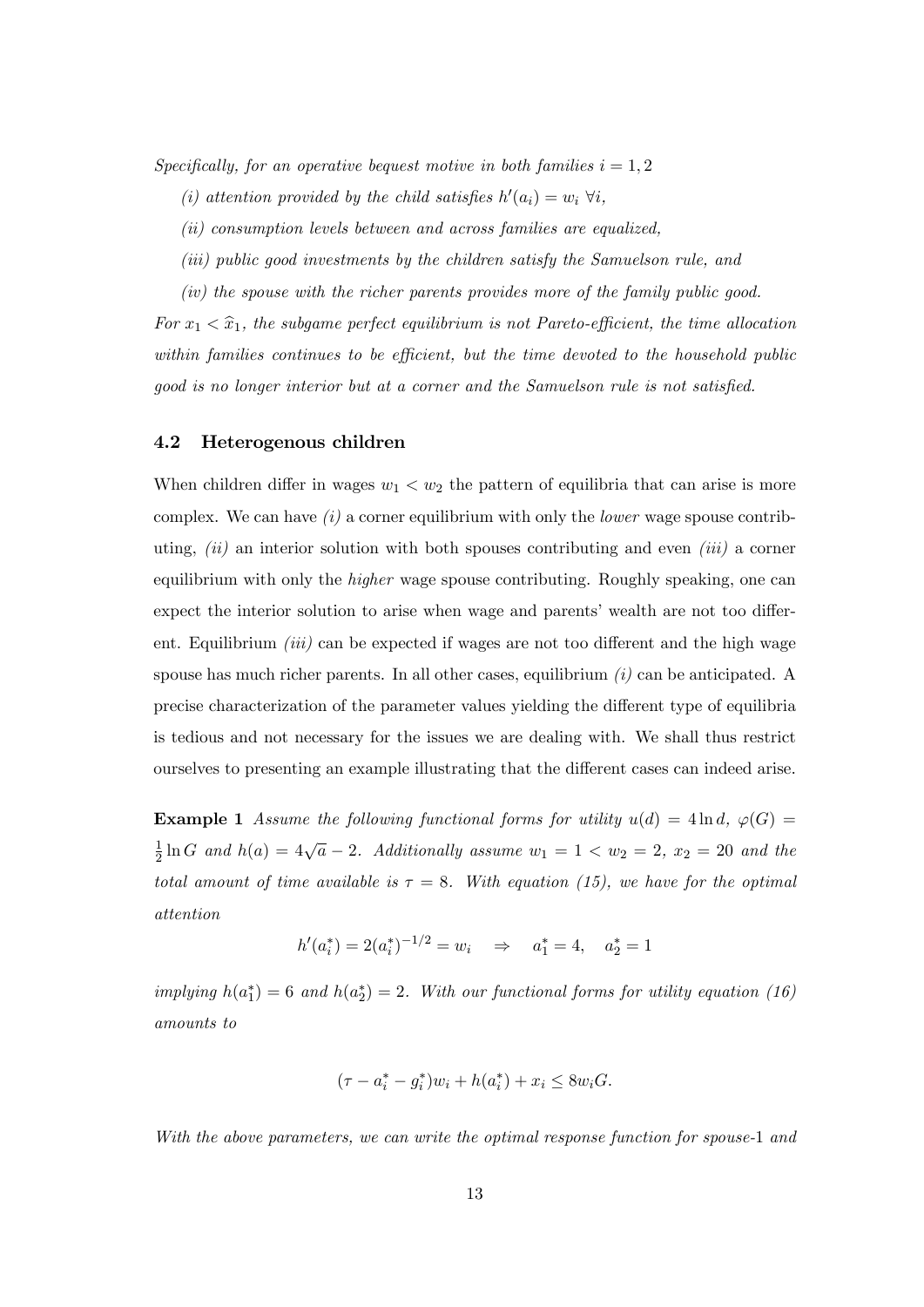$$
(8 - 4 - g_1) + 6 + x_1 \le 8G,\tag{21}
$$

$$
(8 - 1 - g_2)2 + 2 + 20 \le 16G. \tag{22}
$$

For  $x_1 = 15$  we have a corner equilibrium with only the lower wage spouse contributing:  $g_1^* = 3$  and  $g_2^* = 0$ ; case (i). For  $x_1 = 6\frac{5}{6}$  both spouses contribute:  $g_1^* = \frac{3}{2}$  $rac{3}{2}$  and  $g_2^* = \frac{2}{3}$  $\frac{2}{3}$ case (ii). For  $x_1 = 3$  we have a corner equilibrium with only the higher wage spouse contributing:  $g_1^* = 0$  and  $g_2^* = 2$ ; case (iii).

From our perspective, the interesting feature is that equilibria of types  $(ii)$  and  $(iii)$ are never efficient: the spouse with the higher time cost contributes at least partly to the public good production. As to type  $(i)$  equilibria, they are in general inefficient. The equilibrium is efficient (and corresponds to the utilitarian optimum) only when

$$
d_1^e = \frac{(\tau - a_1^e - g_1^e)w_1 + h(a_1^e) + x_1}{2} = d_2^e = \frac{(\tau - a_2^* - g_2^e)w_2 + h(a_2^e) + x_2}{2}.
$$

Since  $g_1^e$  and  $g_2^e$  are uniquely defined in the unequal wage case this can occur only ìby coincidenceî; see Subsection 5.2 for further details. Ine¢ ciency arises for exactly the same reasons as in the corner solution case with identical wages considered in the previous subsection. Marginal utilities between spouses are no longer equalized; see equations  $(17)$  and  $(18)$ . Thus, the Samuelson condition is not satisfied in the Nash equilibrium and the allocation in the *laissez-faire* is not Pareto-efficient. Notice however, that the levels of attention continue to be at their efficient levels (we have  $a_i^* = a_i^e$ ).

Finally, the case where wages differ but are sufficiently close deserves some attention. Since the best-response functions are continues in wages the equilibrium allocation will also be a continuous function of both wages.<sup>13</sup> Consequently, when  $w_1$  is sufficiently close to  $w_2$  and when wealth differences are not "too large" the equilibrium will be interior and it will be "almost" or "near" efficient and utilitarian. To be more precise as  $w_1$  tends to  $w_2$  the outcome will tend to the one described in Subsection 4.1. While this result is rather trivial from a theoretical perspective it is quite important for the

2 as

 $13$ This requires some additional technical conditions, but since our best-reponse functions are "wellbehaved" it is plain that the continuity applies in our setting.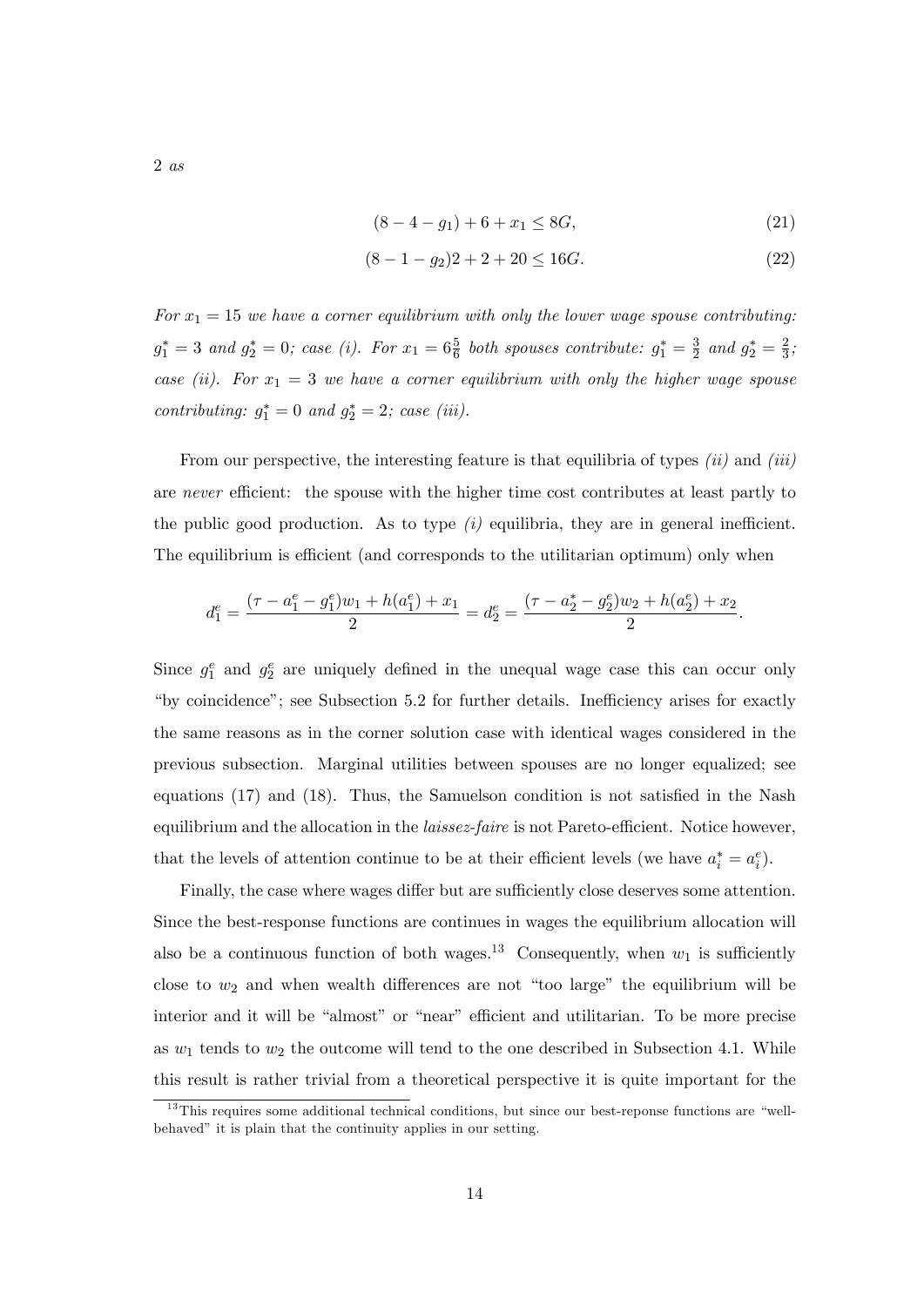practical implications of our analysis. In reality the case where wages are exactly equal may be very rare, but under suitable mating patterns wages may often be close enough so that the notion of near efficiency applies and has relevant implications.

The next section studies those cases where the *laissez-faire* solution is inefficient and shows how the efficient solution can be implemented through lump-sum transfers across families.

### 5 Implementation of the efficient solution

Assume now that some public authority can put in place policies before the game between children and parents takes place.

#### 5.1 Corner solution with identical children

We have shown in Subsection 4.1 that with identical children the equilibrium is inefficient when it corresponds to a corner solution and  $x_1 < \hat{x}_1$ . This in turn occurs (for any given level of  $x_2$ ) when the wealth difference between parents is sufficiently significant. This problem can be overcome if wealth is redistributed (at stage 0, before the game is played) to bring wealth differences within the range that yields an interior solution. We then know from Proposition 3 that this will induce an equilibrium which corresponds to the utilitarian solution.

The result is formally stated in the following proposition (which is established in the Appendix).

**Proposition 3** Assume that children have equal wages  $w_1 = w_2 \equiv w$ , but the parent's wealth difference is such that  $x_1 < \hat{x}_1$ , then the utilitarian Pareto-efficient solution can be implemented by a lump-sum transfer  $T$  from high- to low-wealth families, given by

$$
T \in \left[\frac{x_2 - x_1 - wG^e}{2}, \frac{x_2 - x_1 + wG^e}{2}\right].
$$

Observe that  $G^e$  while being the utilitarian public public good level for the initial wealth levels  $x_1$  and  $x_2$  it is of course also the optimal level for the after transfer wealth levels (only total wealth matters for Pareto-efficiency). The fact that the transfer can take any value in the above interval resembles Warr's (1983) neutrality result. As long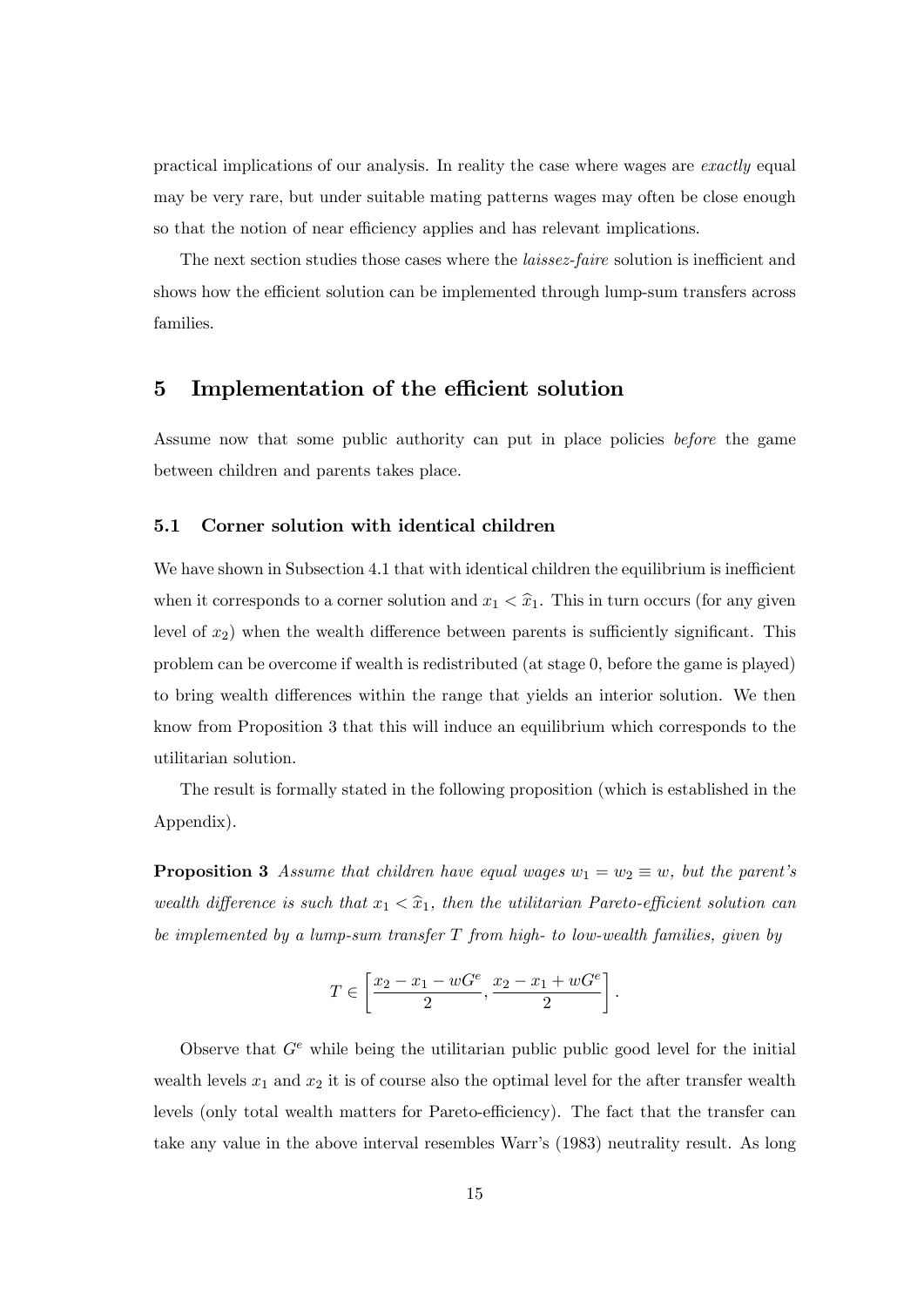as the transfer induces an interior solution, income redistribution is irrelevant in the presence of a privately provided public good. One can of course set  $T = (x_2 - x_1)/2$  to make (after transfer) wealth levels equal, but this is not necessary.

#### 5.2 Different wages

Now we must design a transfer scheme that ensures that the equilibrium is such that (only) the low wage individual contributes and that spouses' (equilibrium) consumption levels are equal. Recall that this latter condition ensures that both spouses have the same willingness to pay for the public good, which in turn will ensure that the Samuelson condition, equation (6), holds. To understand why the sole contributor then provides the Pareto-efficient level recall that his contribution is subsidized through the extra bequest so that he only bears half of its cost; see expression (11). And with consumption levels equalized between spouses his private benefits are precisely equal to half of the social benefits. The following proposition, established in the appendix states the required level of transfer which is equal to half the difference in "total income" between both families (evaluated at the optimal solution).

**Proposition 4** If parents differ in wealth,  $x_1 < x_2$  and children in wages,  $w_1 \leq w_2$ , the Pareto-efficient allocation with equal weights can be decentralized by a lump-sum transfer from high- to low-income families. This transfer is simply half the income difference between both families and given by

$$
T = \frac{x_2 - x_1 + (\tau - a_2^e - g_2^e)w_2 - (\tau - a_1^e - g_1^e)w_1 + h(a_2^e) - h(a_1^e)}{2}.
$$
 (23)

Observe that in this expression one of the  $g_i^e$ 's (the one associated with the higher wages spouse) is always equal to zero. Intuitively, with this transfer, we achieve  $d_1^* = d_2^*$ (which is necessary for the Nash equilibrium to satisfy the Samuelson condition) but for  $w_j < w_i$   $(i, j = 1, 2)$  also implies  $w_j u'(d_j^*) < w_i u'(d_i^*)$  which from equation (16) ensures that only the low wage spouse (type  $j$ ) will contribute.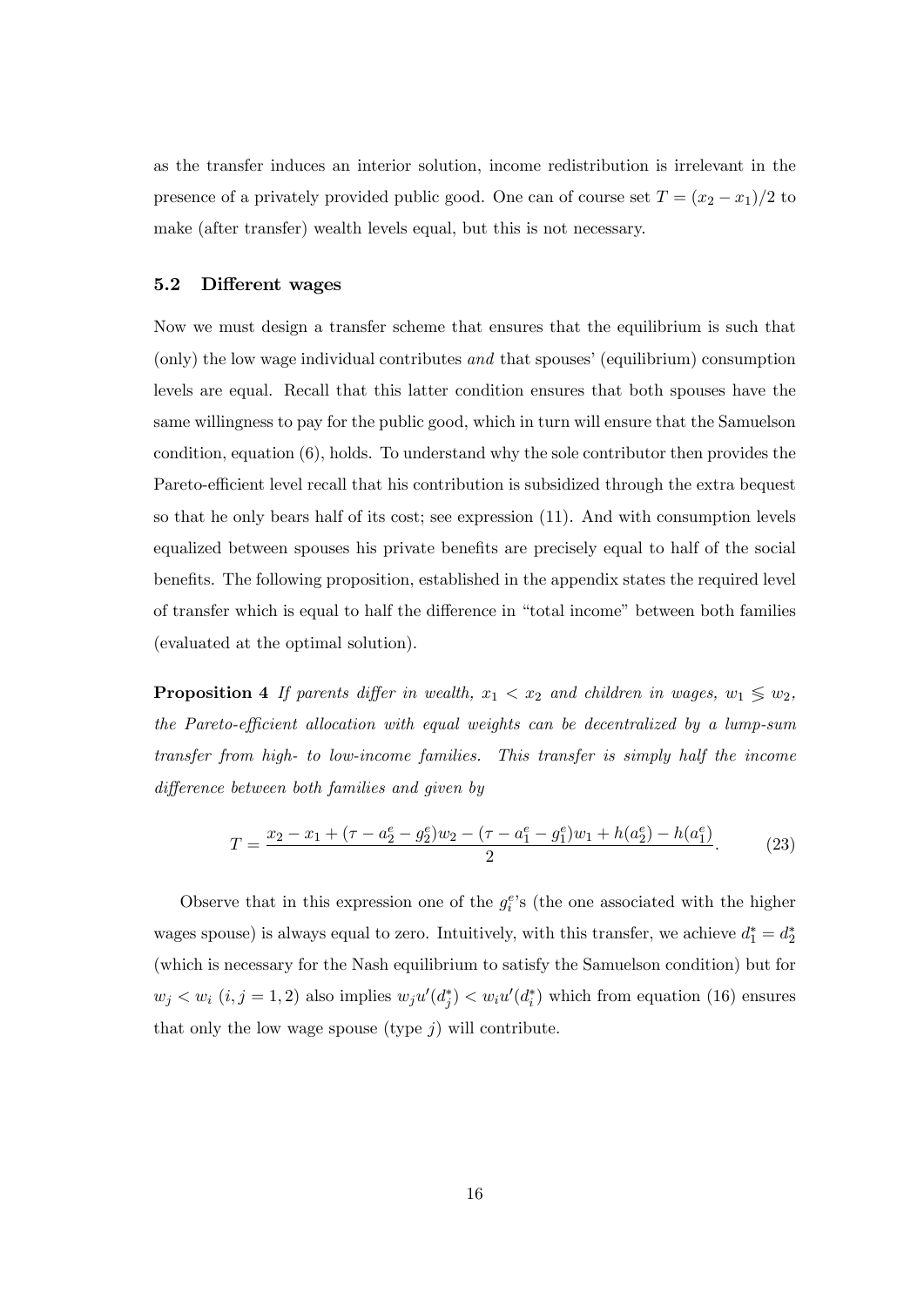## 6 Concluding remarks

The main point we have made is, that when applied to an interfamily setting (where families are "linked" by young spouses), the rotten kids mechanism may take care of both efficiency and redistribution (between the spouses' respective families). When spouses have equal wages it will yield an efficient outcome and wash out parent's wealth differences (as long as they are not too large). For larger wealth differences the mechanism would have to be supplemented by a (mandatory) transfer scheme which brings the discrepancies back within the relevant range. Interestingly the mechanism continues to be effective (though less "perfect") when spouses' wages are not exactly equal but sufficiently similar. The outcome will then be close to the utilitarian allocation. This remark is crucial when it come to asses the practical implications of our result. In reality it is of course unlikely that spouses have exactly the same wages. Still, assortative mating is commonly observed and cases where spouses have sufficiently similar wages are not uncommon; see e.g. Schwartz and Mare (2005).

More generally, the mating pattern is crucial for assessing the implications of our results. In particular, when mating occurs mainly according to the spouses' wages then this may have positive implications both for efficiency and redistribution. It may then contribute to eliminate wealth differences. However, when the dominant factor is the parent's wealth, mating behavior may be neither good for efficiency nor for redistribution.

In any event one has to keep in mind that the extent of redistribution achieved through this channel is limited (to families "linked" by marriage). Consequently, while it can eliminate some wealth differences, it cannot be considered as a substitute for a well designed redistributive policy (which can be more or less egalitarian according to the society's preferences). Still, this aspect adds to the various efficiency enhancing properties of the rotten kids mechanism which have been mentioned in the literature.

## Appendix

#### Proof of Proposition 1

Assume  $w_1 = w_2 = w$  and consider a given level of  $x_2 > 0$  (and continue to assume without loss of generality that  $x_1 \leq x_2$ ). From equation (16) we can see that a corner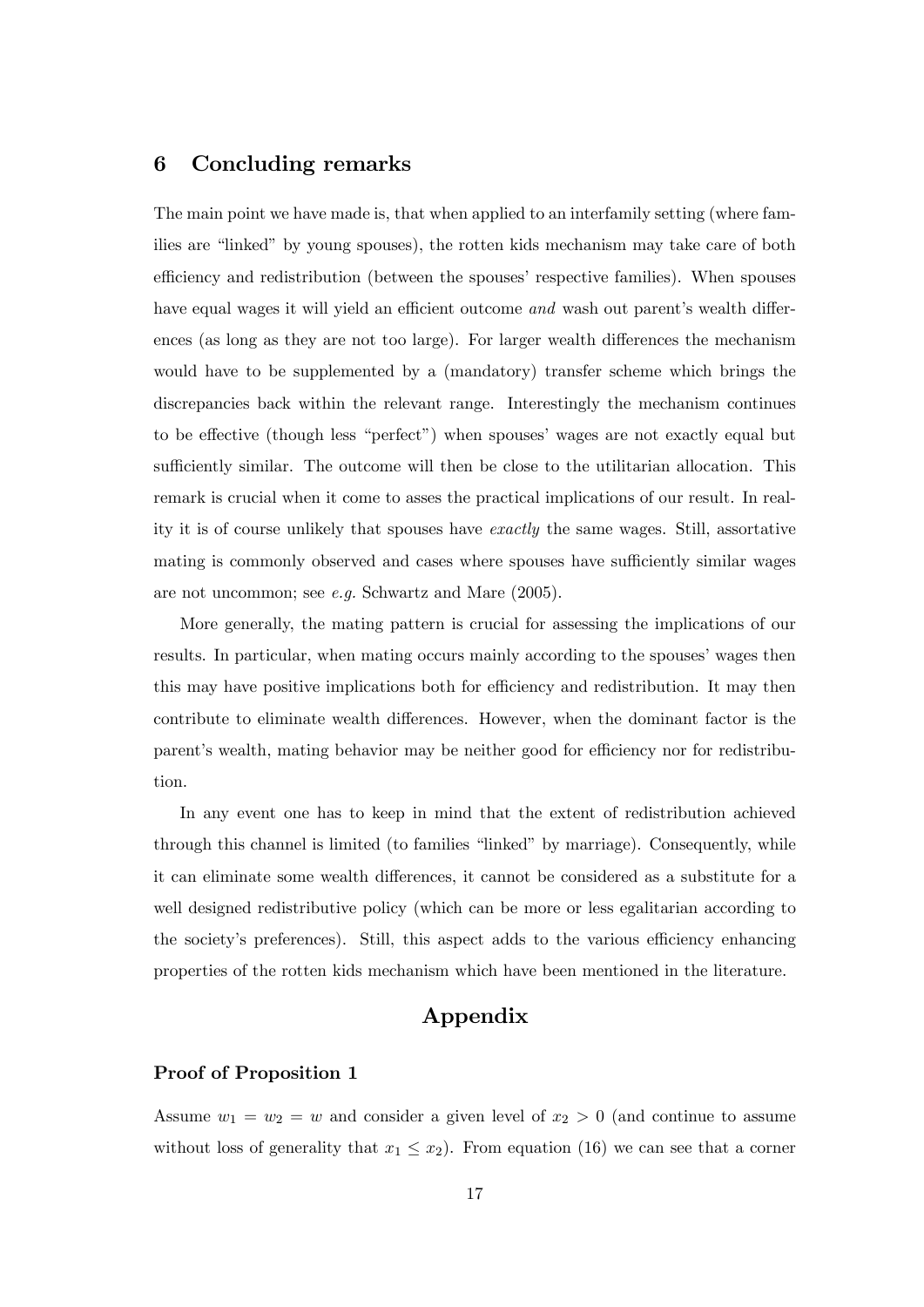solution,  $(g_1^* = 0, g_2^* > 0)$ , prevails if

$$
2\varphi'(G^*) = 2\varphi'(\tilde{g}_2(0)) < u'(d_1^*)w,\tag{24}
$$

where  $G^* = g_2^* = \tilde{g}_2(0)$ . For  $x_1 = x_2$ , we have

$$
u'(d_1^*)w = u'\left(\frac{(\tau - a_1^*)w + x_1}{2}\right)w < u'\left(\frac{(\tau - a_2^* - a_2^*)w + x_2}{2}\right)w = 2\varphi'(g_2^*),
$$

so that condition (24) does *not* hold. Since  $u'(d_1^*)$  increases as  $x_1$  decreases there exists at most one  $\hat{x}_1$  defined by  $\hat{x}_1 = x_2 - g_2^* w_2$  (yielding  $d_1^* = d_2^*$ ) with  $g_2^* = \tilde{g}_2(0)$  and  $g_1^* = 0$ for which (24) holds as equality. When  $x_1 < \hat{x}_1$ , there exist then a corner solution (with only type 2 contributing). And since  $\tilde{g}_2(g_1)$  is decreasing it is plain that there cannot also be an interior equilibrium (which would require  $d_1^* = d_2^*$ ). When  $x_1 > \hat{x}_1$ , condition (24) is violated and the equilibrium can only be interior. Observe that for  $x_1 = \hat{x}_1$ we have  $g_1^* = 0$  and  $g_2^* > 0$  but these levels also satisfy the conditions for an interior solution (the constraint that  $g_1 \geq 0$  hold with equality but is not binding). This is where the "transition" between corner and interior solution occurs.

To complete the proof it remains to show that an interior equilibrium is unique. Observe that the slopes the reaction functions are (in absolute values) smaller than one. Substituting  $(15)$  into equation  $(16)$  and differentiating yields

$$
\frac{dg_i}{dg_{-i}} = -\frac{2\varphi''(G)}{u''(d_i)\frac{w_i}{2} + 2\varphi''(G)} \in (-1,0).
$$

This means that the best-reply map is a contraction which immediately implies uniqueness; see Vives  $(2001)$ , pages  $47-48$ .

#### Proof of Proposition 3

To determine the optimal transfers,  $(T_1, T_2)$ , (the ones that implement the utilitarian Pareto efficient solution) we have to revisit the different stages of the game. In stage 2, parents leave a bequest to their children. This bequest is chosen so as to equalize consumption between the parent and the child,

$$
m_i = d_i = \frac{(\tau - a_i - g_i)w + h(a_i) + x_i + T_i}{2} \quad \forall \ i.
$$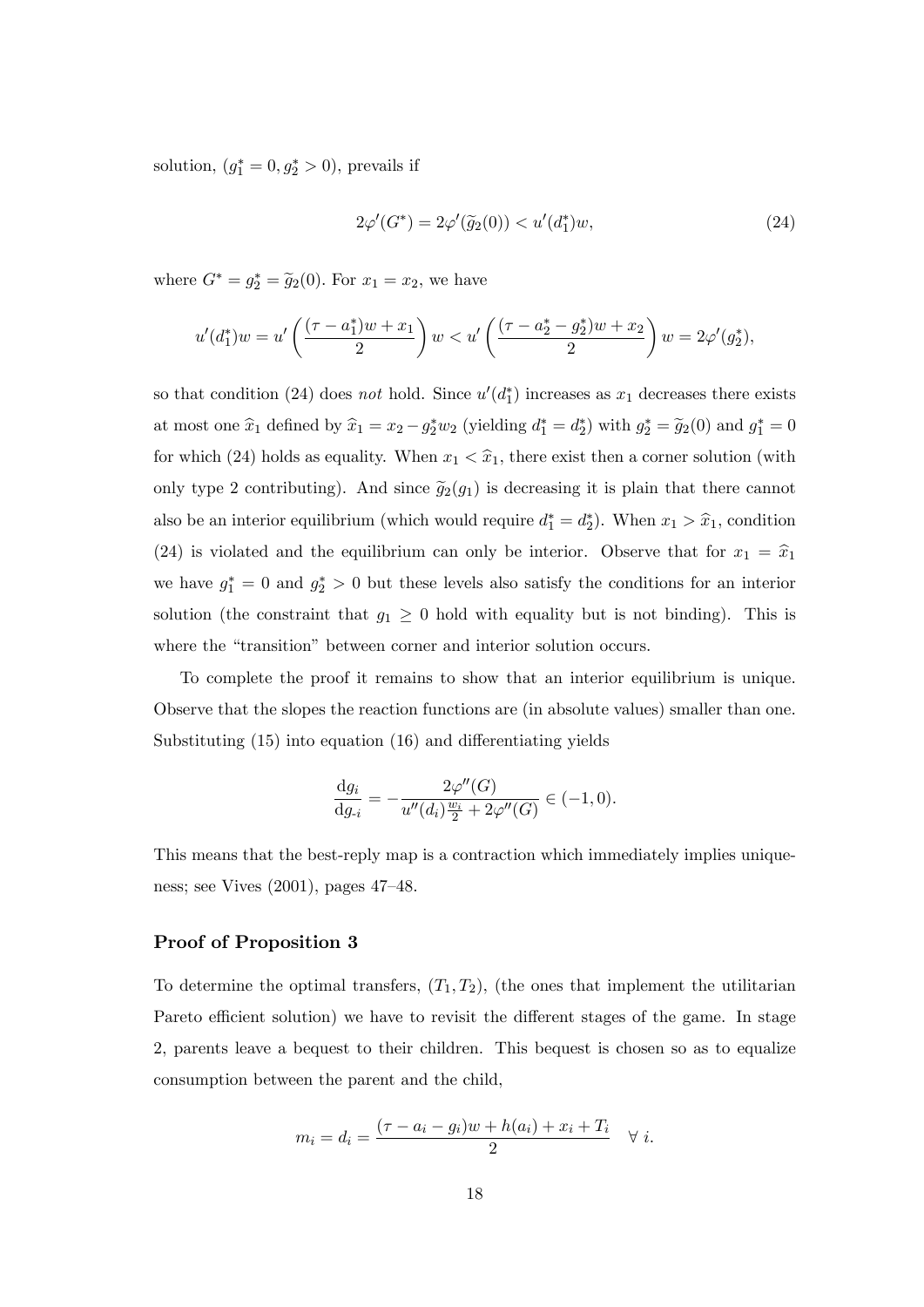Note that as long as bequests are interior, it is irrelevant whether the lump sum transfer is paid by the children or by the parent.<sup>14</sup> With  $T_i$  set so that  $T_1 = -T_2 \equiv T$ , if follows from equations (17) and (18) that the best-response functions of spouses 1 and 2 are implicitly defined by

$$
u'\left(\frac{(\tau - a_1^* - g_1^*)w_1 + h(a_1^*) + x_1 + T}{2}\right)w_1 = 2\varphi'(G^*),\tag{25}
$$

$$
u'\left(\frac{(\tau - a_2^* - g_2^*)w_2 + h(a_2^*) + x_2 - T}{2}\right)w_2 = 2\varphi'(G^*).
$$
 (26)

The transfer must be chosen such that an interior solution for both  $g_1^*$  and  $g_2^*$  is guaranteed. At an interior solution, we have  $d_1^* = d_2^*$ , implying

$$
\frac{(\tau - a_1^* - g_1^*)w_1 + h(a_1^*) + x_1 + T}{2} = \frac{(\tau - a_2^* - g_2^*)w_2 + h(a_2^*) + x_2 - T}{2}.
$$

Since  $w_1 = w_2 \equiv w$ , we have  $a_1^* = a_2^*$  and the above equation reduces to

$$
x_1 + T - g_1^* w = x_2 - T - g_2^* w.
$$

At an interior solution,  $(g_1^*, g_2^*) \in (0,1) \times (0,1)$ , the overall public good production,  $g_1^* + g_2^*$ , is uniquely determined by  $G^e$ . That is, we can write

$$
T = \frac{x_2 - x_1 + (2g_1^* - G^e)w}{2}.
$$

Since  $g_1^* \in (0, G^e)$  the optimal transfer is in the interval as stated in Proposition 2.

#### Proof of Proposition 4

The transfer across families must be chosen such that  $d_1^* = d_2^*$ , then from equations (17) and (18) it can be seen that only the spouse with the lower wage rate (spouse i) contributes to the family public good implying  $g_i^* \equiv G^e$  and  $g_j^* = 0$   $(i, j = 1, 2; i \neq j)$ . The transfer  $T$  must thus be chosen such that

$$
\frac{(\tau - a_1^* - g_1^*)w_1 + h(a_1^*) + x_1 + T}{2} = \frac{(\tau - a_2^* - g_2^*)w_2 + h(a_2^*) + x_2 - T}{2}.
$$

 $14$ With operative bequests, Ricardian equivalence holds for the transfers.